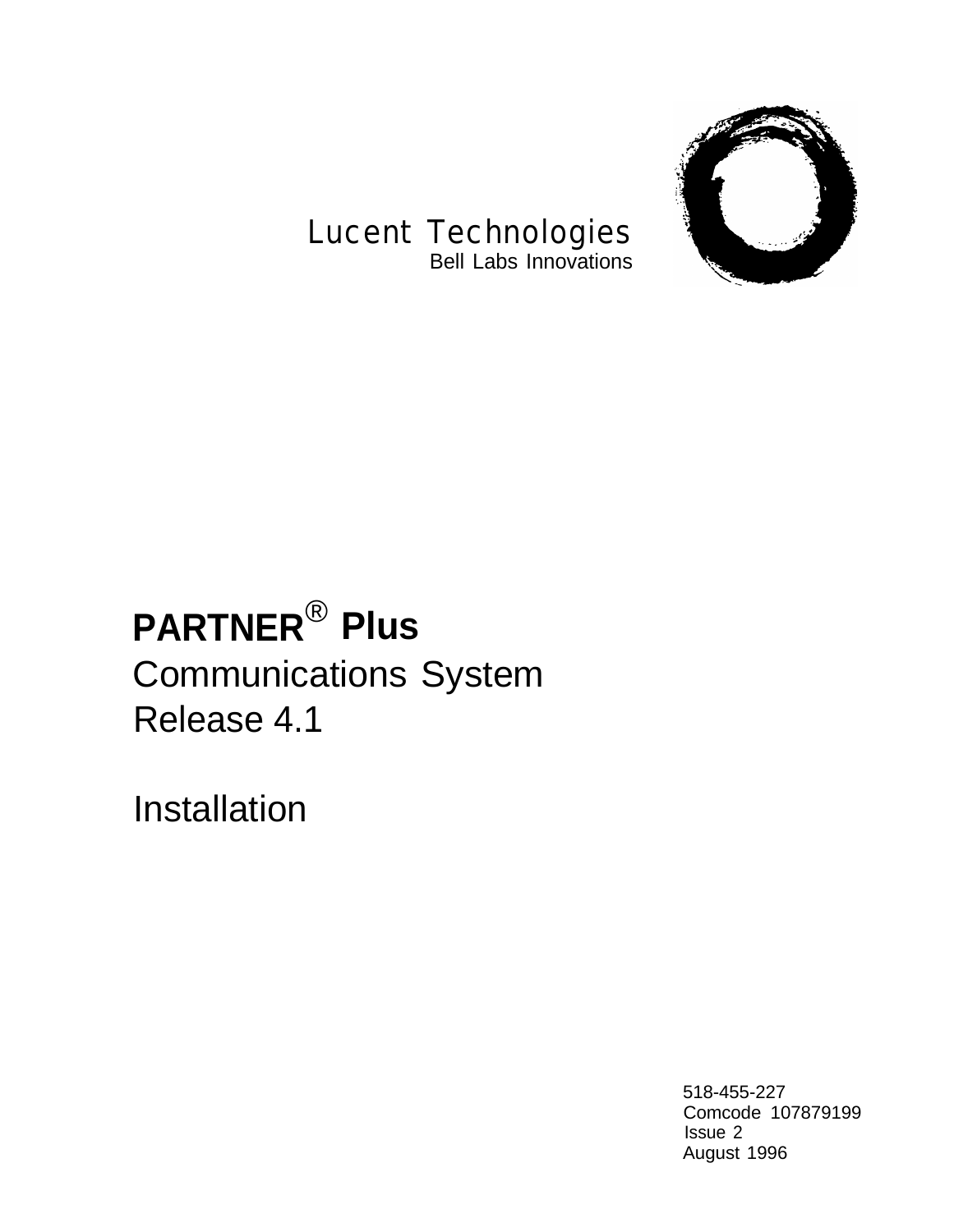#### **Notice**

Every effort was made to ensure that the information in this book was complete and accurate at the time of printing. However, information is subject to change.

#### **Federal Communications Commission (FCC) Interference Notice**

This equipment has been tested and found to comply with the limits of a Class A digital device, pursuant to Part 15 of FCC rules. For additional FCC information, see Appendix C of the PARTNER Plus Communications System Programming and Use guide.

#### **Canadian Emissions Requirements**

This digital apparatus does not exceed the Class A limits for radio noise emissions from digital apparatus set out in the Radio Interference Regulations of the Industry Canada (IC). For additional IC information, see Appendix C of the PARTNER Plus Communications System Programming and Use guide.

Le present appareil numerique n'emet pas de bruits radioelectriques depassant les limites applicable aux appareils numeriques de la classe A prescrites dans le Reglement sur le brouillage radioelectrique edicte par le ministere des Industrie Canada. Vous trouverez des renseignements complémitaires à la annexe C de PARTNER Plus Communications System Programming and Use manuel.

#### **Security**

Toll fraud, the unauthorized use of your telecommunications system by an unauthorized party (for example, persons other than your company's employees, agents, subcontractors, or persons working on your company's behalf) can result in substantial additional charges for your telecommunications services. You are responsible for the security of your system. There may be a risk of toll fraud associated with your telecommunications system. You are responsible for programming and configuring your equipment to prevent unauthorized use. Your system manager should read all documents provided with this product to fully understand the features that can introduce the risk of toll fraud and the steps that can be taken to reduce that risk. Lucent Technologies does not warrant that this product is immune from or will prevent unauthorized use of common-carrier telecommunication services or facilities accessed through or connected to it. Lucent Technologies will not be responsible for any charges that result from such unauthorized use.

#### **Trademarks**

PARTNER MAIL, PARTNER MAIL VS, Magic on Hold, MLS-34D, MLS-18D, MLS-12D, MLS-12, MLS-6, PARTNER, and SYSTIMAX are registered trademarks of Lucent Technologies.

#### **Warranty**

Lucent Technologies provides a limited warranty to this product. See Appendix B of the PARTNER Plus Communications System Programming and Use guide.

#### **Ordering Information**

The order number for this book is 518-455-227. To order additional books, call 1 800 457-1235 in the continental U.S. or 1 317 361-5353 outside the continental U.S. For information about ordering other system reference materials, replacement parts, accessories,and other compatible equipment, see "Product Ordering Information" in Appendix B of the PARTNER Plus Communications System Programming and Use guide.

#### **Support Telephone Number**

In the continental U.S., Lucent Technologies provides a toll-free hotline 24 hours a day. Call the hotline at **1 800 628-2888** if you need assistance when installing your system.

Outside the continental U.S., contact your Lucent Technologies Representative or local Authorized Dealer.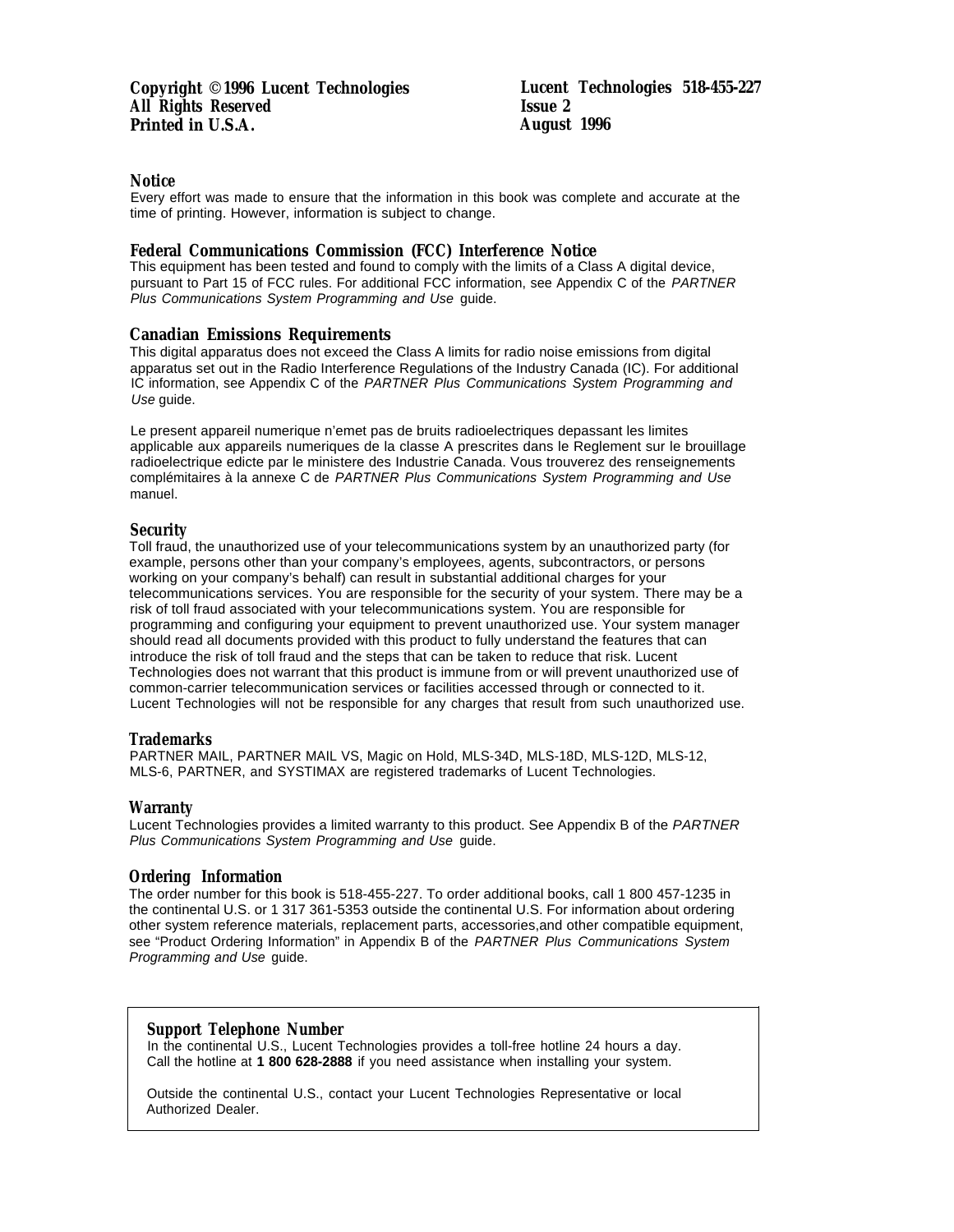# **Installing the Hardware**

# **Contents**

| <b>Important Safety Instructions</b><br>ï                                   |                |  |  |  |
|-----------------------------------------------------------------------------|----------------|--|--|--|
| <b>Overview</b>                                                             | 1              |  |  |  |
| <b>An Example System Setup</b>                                              |                |  |  |  |
| <b>Required Parts</b>                                                       |                |  |  |  |
| <b>Installation Guidelines</b>                                              | 5              |  |  |  |
| Telephones and Devices                                                      | 5              |  |  |  |
| <b>Combination Extensions</b>                                               | 6              |  |  |  |
| <b>Using A Direct Connection</b>                                            | $\overline{7}$ |  |  |  |
| Using a Bridging Adapter                                                    | 7              |  |  |  |
| <b>Installation Procedures</b>                                              | 8              |  |  |  |
| Installing the Control Unit and Modules                                     | 8              |  |  |  |
| Connecting Lines and Extensions<br>п                                        | 10             |  |  |  |
| <b>Connecting Caller ID Display Units</b><br>п                              | 12             |  |  |  |
| Assembling System Phones<br>п                                               | 13             |  |  |  |
| Desk Mounting                                                               | 13             |  |  |  |
| <b>Wall Mounting</b>                                                        | 14             |  |  |  |
| <b>Connecting and Testing Telephones</b><br>■                               | 15             |  |  |  |
| Connecting Paging, Call Reporting (SMDR), and<br>■<br>Music-On-Hold Devices | 16             |  |  |  |
| Paging System                                                               | 16             |  |  |  |
| Call Reporting (SMDR) Printer                                               | 16             |  |  |  |
| Music-on-Hold Audio Source                                                  | 17             |  |  |  |
| Connecting a PARTNER-CA48 Intercom Autodialer                               | 18             |  |  |  |
|                                                                             | 19             |  |  |  |
| <b>Equipment Upgrades</b>                                                   |                |  |  |  |
| <b>Adding New Modules</b>                                                   | 19             |  |  |  |
| Replacing System Modules                                                    | 20             |  |  |  |
| <b>Specifications</b>                                                       | 22             |  |  |  |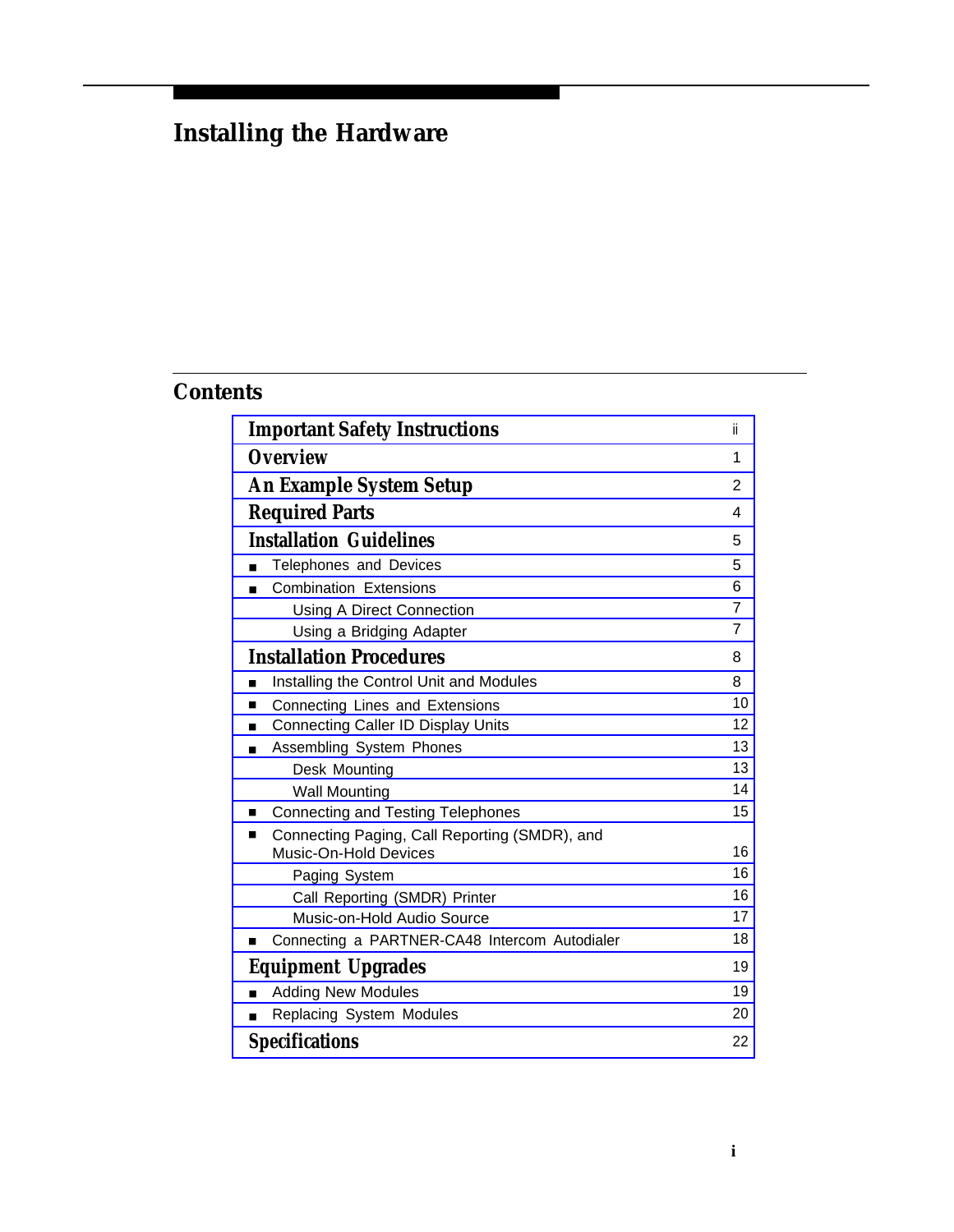<span id="page-3-1"></span><span id="page-3-0"></span>**The following list provides basic safety precautions that should always be followed when using your telephone equipment:**

- **1. Read and understand all instructions.**
- **2. Follow all warnings and instructions marked on the product.**
- **3. Unplug all telephone connections before cleaning. DO NOT use liquid cleaners or aerosol cleaners. Use a damp cloth for cleaning.**
- **4. This product should be serviced by (or taken to) a qualified repair center when service or repair work is required.**
- **5. DO NOT use this product near water, for example, in a wet basement location.**
- **6. DO NOT place this product on an unstable cart, stand, or table.**
- **7. Never push objects of any kind into slots or openings as they may touch dangerous voltage points or short out parts that could result in a risk of fire or electric shock. Never spill liquid of any kind on the product.**
- **8. Avoid using the telephone during an electrical storm. There may be a remote risk of electric shock from lightning.**
- **9. DO NOT use the telephone to report a gas leak in the vicinity of the leak.**
- **10. The product is provided with a three-wire grounding type plug. This is a safety feature. DO NOT defeat the safety purpose of the grounding type plug. DO NOT staple or otherwise attach the power supply cord to building surfaces.**

## **A** CAUTION:

**DO NOT block or cover the ventilation slots and openings. They prevent the product from overheating. DO NOT place the product in a separate enclosure unless proper ventilation is provided.**

# **Additional Safety Instructions for Installation Personnel**

- **1. DO NOT install telephone wiring during a lightning storm.**
- **2. DO NOT install telephone jacks in a wet location unless the jack is specifically designed for wet locations.**
- **3. Never touch uninsulated telephone wires or terminals, unless the telephone line has been disconnected at the network interface.**
- **4. Use caution when installing or modifying telephone lines.**
- **5. The control unit must be securely wall mounted.**

#### **CAUTION:**

**If any wiring from the extension jacks leaves the building premises, you must install Lucent Technologies IROB protectors (see ["Requirements for](#page-27-0) [Out-of-Building Extensions"](#page-27-0) on page 24).**

#### **CAUTION:**

**Use only Lucent Technologies-manufactured PARTNER modules in the PARTNER Plus Communications System.**



**Environmental and electrical conditions must meet the specifications as listed on [page 23.](#page-26-0)**

# **SAVE THESE INSTRUCTIONS**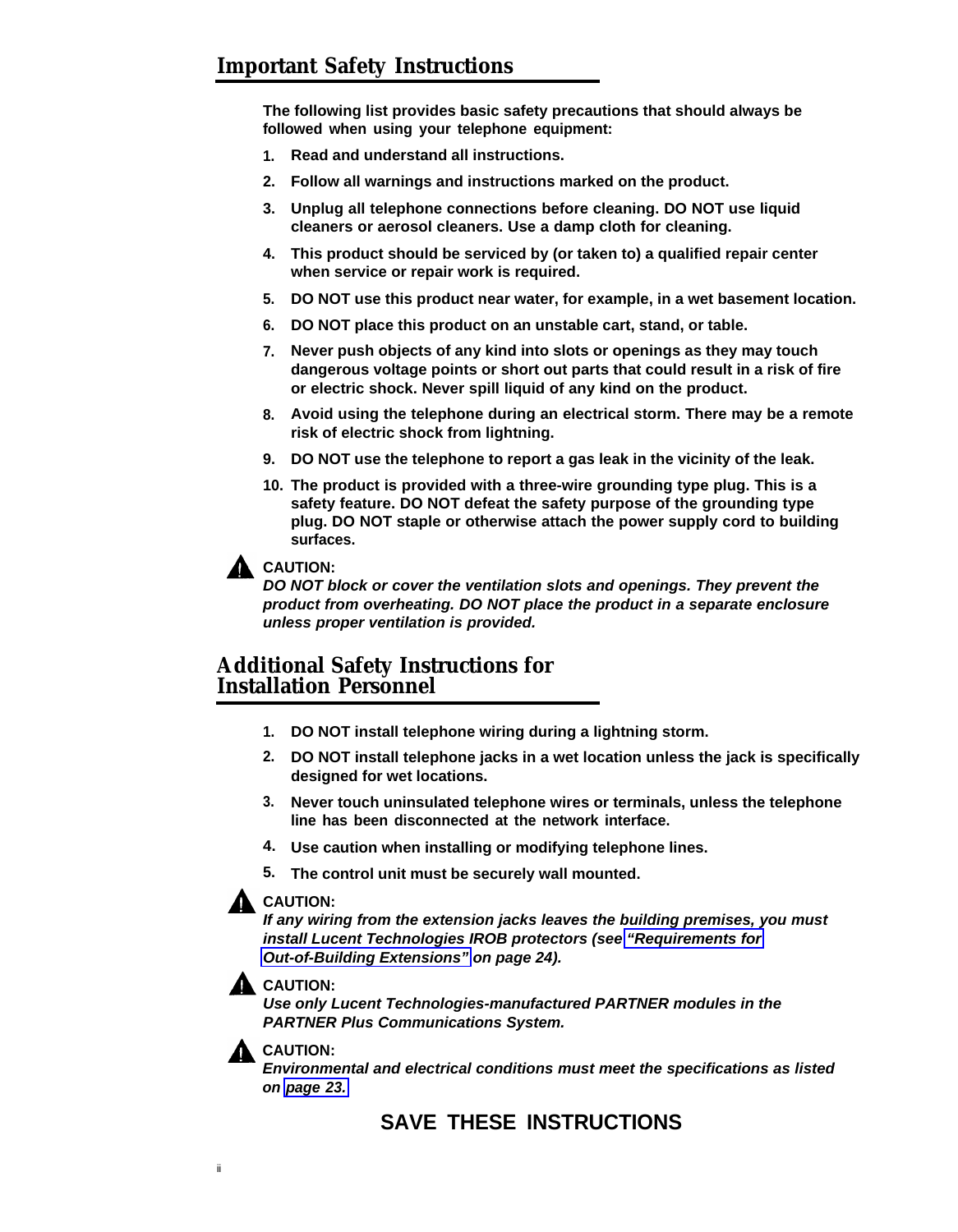# **Installation**

# <span id="page-4-0"></span>**Overview**

This guide explains how to install the PARTNER® Plus Communications System. It begins with an example system setup, then shows the components you need to install the system and gives general guidelines to consider before installation. Next, it provides step-by-step instructions for connecting and testing the components for initial installation and upgrades. Finally, it lists important system specifications. Make sure that your installation meets all electrical and environmental requirements.

If your company already has modular jacks for all outside lines and extensions, you may be able to use the existing wiring to install the system hardware and connect telephones to the system yourself. To have a Lucent Technologies service technician install and customize your system or change existing wiring, call 1 800 247-7000 (in the continental U.S. only) or call your Lucent Technologies Representative or local Authorized Dealer.

After installation, refer to the PARTNER Plus Communications System Programming and Use guide for programming instructions.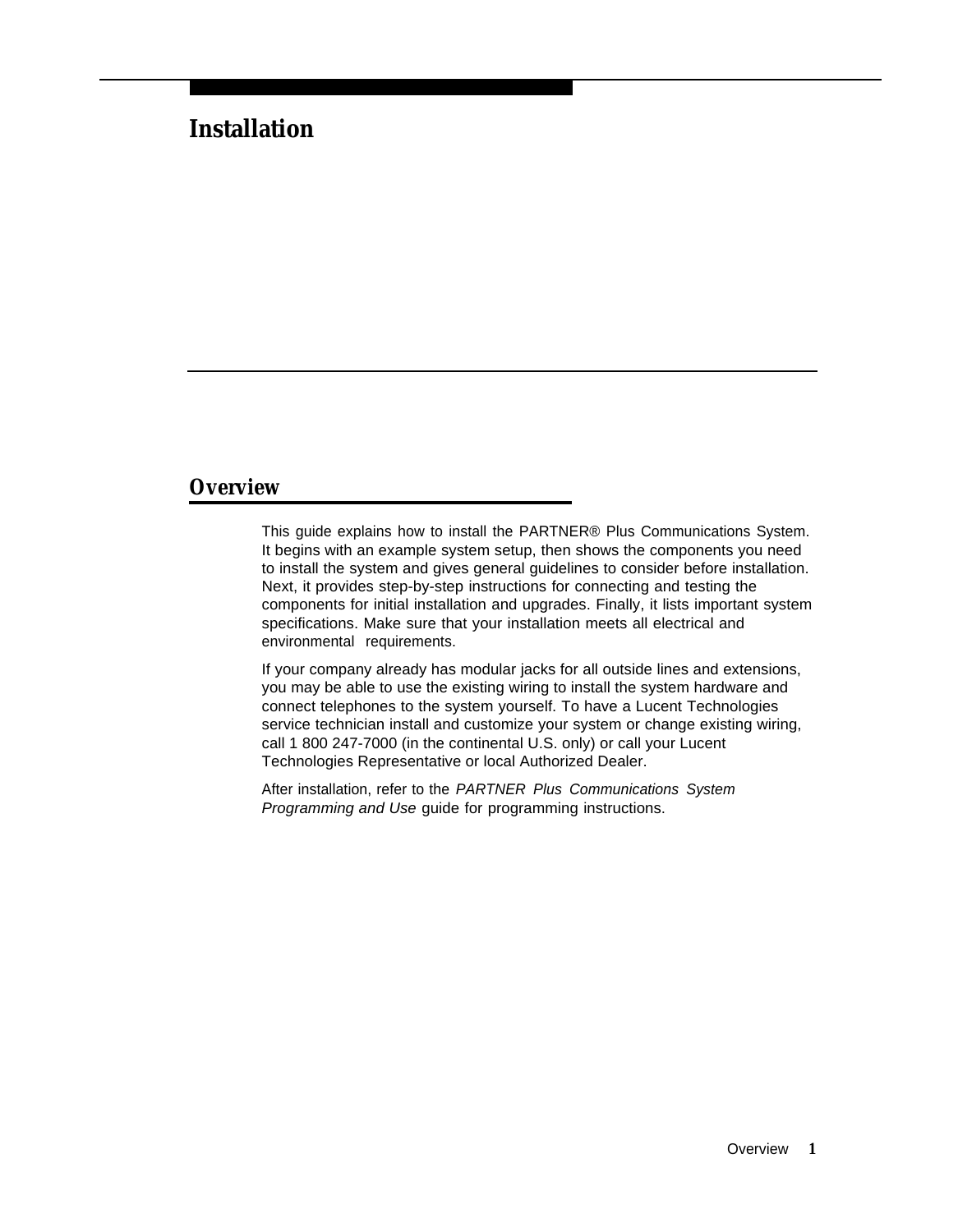# <span id="page-5-0"></span>**An Example System Setup**

The next [page](#page-6-0) shows a control unit with two 206 modules and two 400 modules, giving the system a capacity of 12 outside lines and 12 extensions. Although your system may differ, this example will give you an idea of the types of equipment you can connect to it. In the example, system phones and industry-standard devices are connected to nine extensions. The circled numbers in the figure refer to the following list, which gives a brief description of the system's components.

#### **Control Unit**

The control unit consists of these components:

- **Backplane.** The backplane channels power to the system and connects the system modules.
- **206 Modules.** Each 206 module has jacks for two lines  $(2A)$ and six extensions.
- **400 Modules.** Each 400 module provides four line jacks  $(2B)$ but no extensions. Notice that the 400 modules are installed to the right of the 206 modules.
- **Processor Module.** The processor module contains the software that provides the system's features. It also has PAGE, SMDR, and MUSIC ON HOLD jacks.
- **PAGE Jack.** A loudspeaker paging system plugs directly into this modular jack. The system is compatible with any Lucent Technologies paging system, including the Lucent Technologies PagePac6 shown here.
- **SMDR Jack.** A call reporting (or SMDR–Station (5) Message Detail Recording) device connects directly to this jack. Lucent Technologies' Call Accounting Terminal serial printer and box are shown here.
- **MUSIC ON HOLD Jack.** Lucent Technologies' Magic on Hold® is connected to this jack to provide customized music and messages for callers on hold. Other types of audio equipment (including a CD player, cassette player, or stereo receiver) can be connected using an audio cord with an RCA phono plug (not supplied).

If you use equipment that rebroadcasts music or other copyrighted materials, you may be required to obtain a license from a third party such as ASCAP or BMI. For more information, see ["Music-on-Hold Audio Source"](#page-20-1) later in this guide.

- **Line Jacks.** The top two jacks on each 206 module, and all four jacks on each 400 module, connect to outside telephone lines.
- **Extension Jacks.** The bottom six jacks on each 206 module connect inside wiring for telephones and other telecommunications equipment.
- **Network Interface Jacks.** These jacks provide access to telephone lines from the local telephone company. Each outside line is connected to the system by plugging one end of the line cord into one of these jacks, and the other end into a line jack on a 206 or 400 module.

#### **Extensions**

Various devices—including system phones and industrystandard devices—can be connected to the modular wall jacks. The modular wall jacks connect to the extension jacks in the control unit by way of the building's inside wiring.

- **Extension 10:** These devices are connected:
	- **PARTNER-34D® Display Phone.** Typically, the receptionist at extension 10 has a PARTNER-34D display phone like the one shown here. The display shows the time, dialed numbers, the duration of call and programming messages.

A display phone is required for system programming at extension 10 or 11, or both. You can use an 18-button display phone only if there are no 34-button phones in the system.

- **PARTNER-CA48 Call Assistant Intercom Autodialer.** An Intercom Autodialer is connected the phone to dial extensions and transfer calls to them with one touch and to see which extensions are busy.
- **Standard Touch-Tone Phone.** During a power failure, the PARTNER-34D phone on extension 10 will not work, but the receptionist can use the standard phone to place and receive calls on line 1.
- **Extension 11: PARTNER-34D Display Phone.** Another PARTNER-34D is connected to programming extension 11. You can program the system from this extension while the receptionist at extension 10 is free to handle calls.
- **Extension 12: PARTNER-6 Phone and Answering Machine.** A PARTNER-6 phone and an answering machine are connected to this extension.
- **Extension 13: Standard Phone.** A standard phone (such as you might have in your home) is connected directly to the extension jack.
- **Extension 14: Doorphone.** A doorphone is installed at the building entrance. When someone at the entrance presses the button on the doorphone, the designated extensions in the office signal automatically. (Any number of extensions can be designated as doorphone alert extensions.)
- **Extension 15: Bell.** A loud bell is connected directly to this extension jack. Any line programmed to ring on extension 15 activates the loud bell—to alert users of an incoming call in a large area, such as a warehouse.
- **Extension 16: PARTNER-18D Display Phone.** This phone has a display like the PARTNER-34D phone.
- $(17)$ **Extension 17: Fax Machine and Standard Phone.** A fax machine and standard phone share this extension. This lets you have the use of another phone when the fax machine is idle. (You can use a system phone at another extension to monitor fax machine activity—see "Fax Management Feature" under "Using Fax Machines" in Chapter 4 of the PARTNER Plus Communications System Programming and Use guide.)
- **Extension 18: MDC 9000 Cordless Phone.** This cordless phone works like the corded PARTNER-6 phone.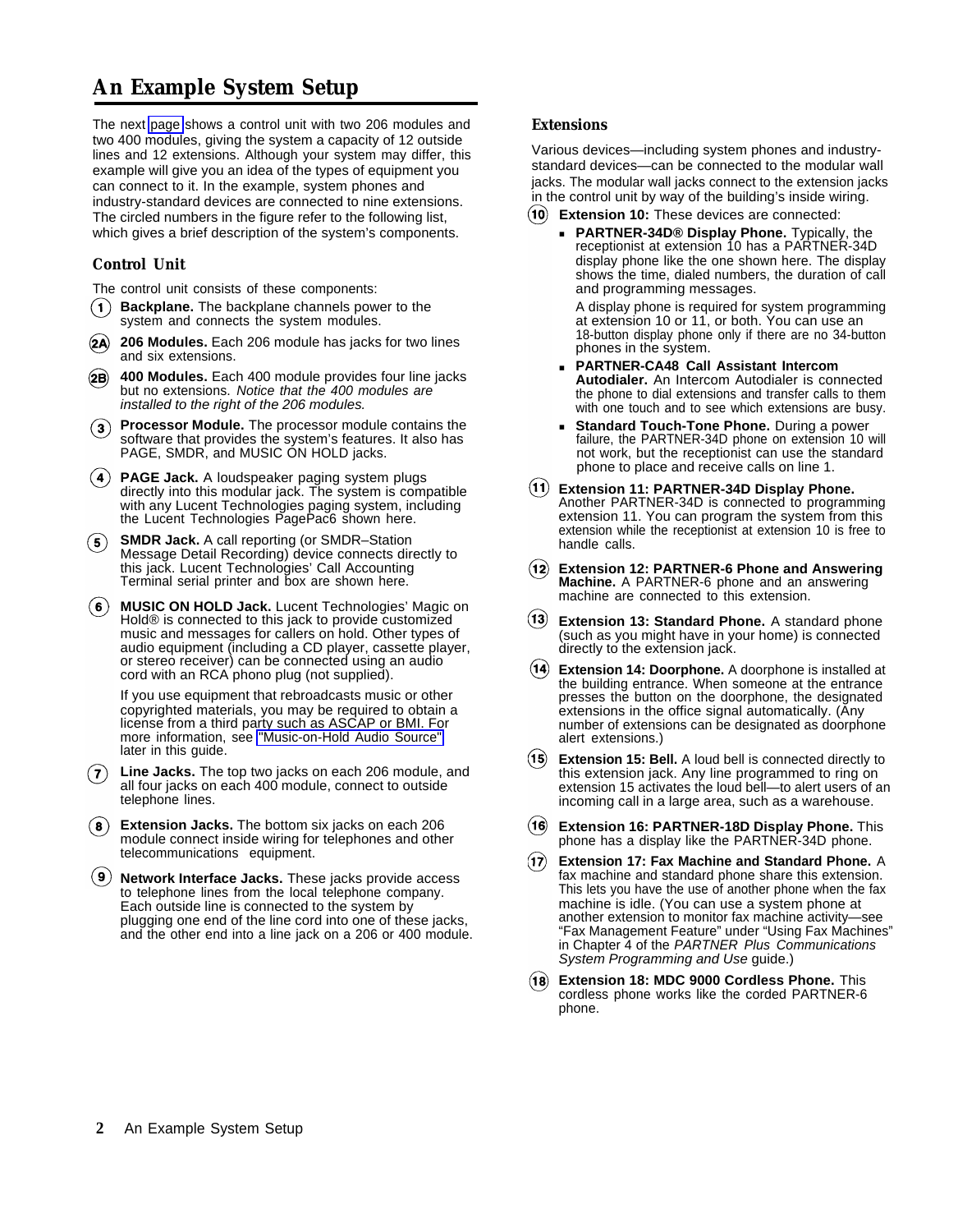<span id="page-6-0"></span>

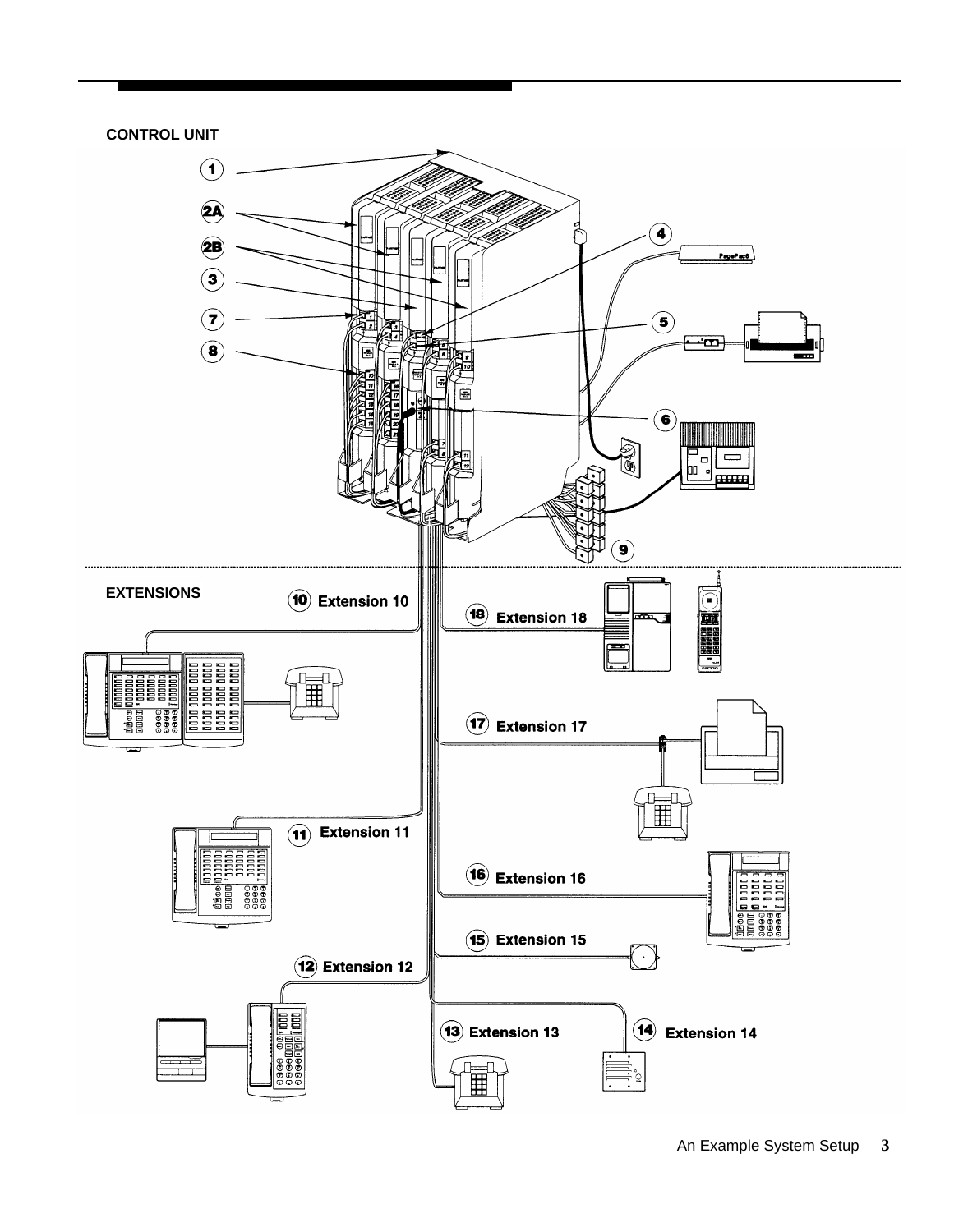# <span id="page-7-0"></span>**Required Parts**

You will have up to three types of system component packages; Figure 1 shows the contents of each package in the area marked by a dashed line. Check your packages to be sure you have the parts shown here (if not, call for support as instructed on the inside front cover of this guide).



#### **Figure 1. Required Parts**

You will need to obtain four #12 screws of the appropriate type for the wall and weight of the control unit (a control unit with four 206 modules and a processor module weighs approximately 27.5 pounds or 12.3 kilograms).

In addition, if you need modular telephone cords to connect the extension jacks on the control unit to the modular connecting blocks for extensions in the equipment room, short telephone cords or wall plates to wall mount PARTNER-model phones, or a 355A/355AF adapter and D8W telephone cord for connecting a call reporting device, order them before installation. Refer to "Product Ordering Information" in Appendix B of the PARTNER Plus Communications System Programming and Use guide for ordering instructions.

References in this guide to 206 modules include 206E and all 206 modules used with previous releases of the product. Similarly, references to 400 modules include 400E and all 400 modules used with previous releases of the product.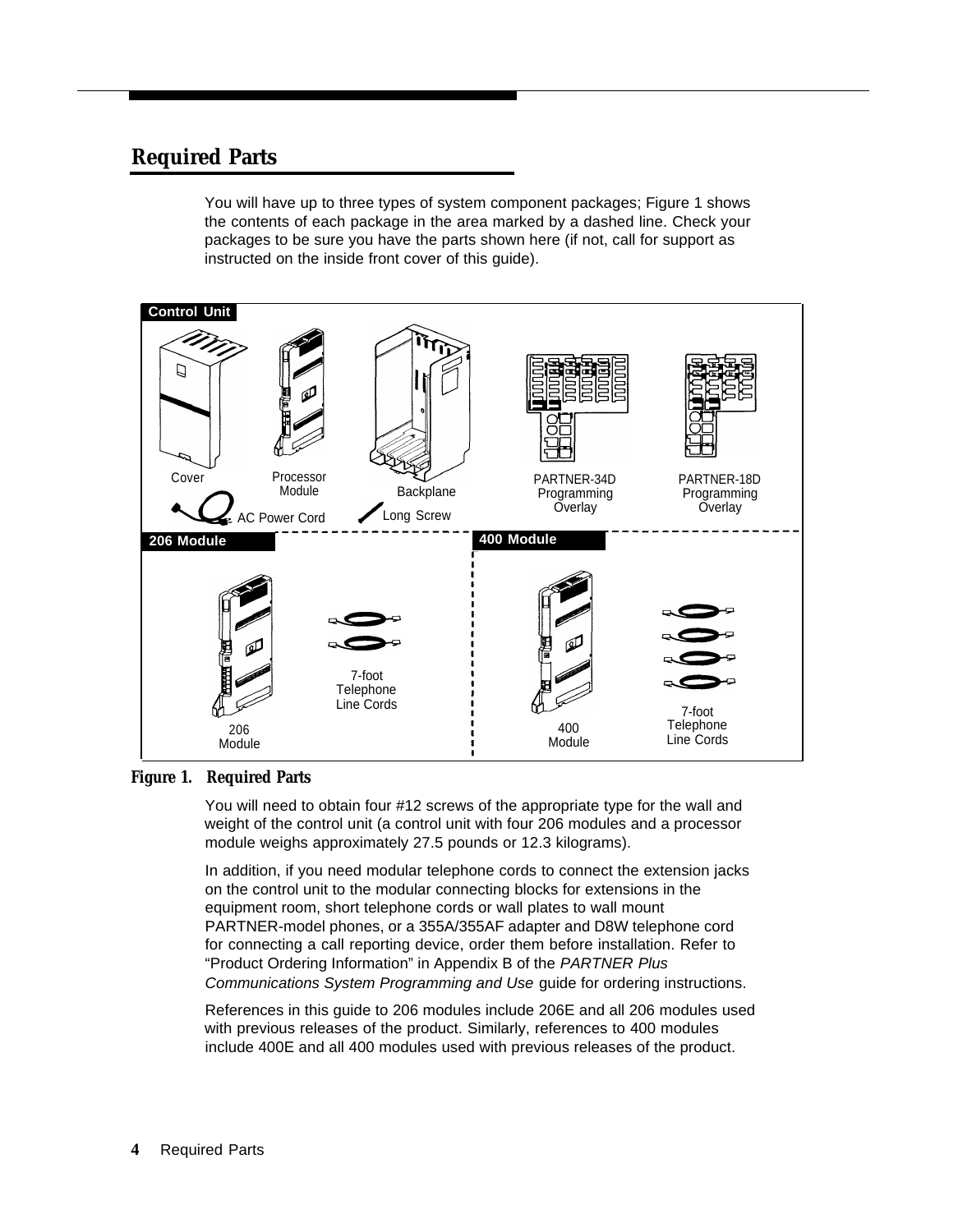#### **NOTE:**

A system display phone is required for programming at extension 10 and/or 11. If you have any 34-button phones in the system, you must use a 34-button display phone to program since an 18-button phone cannot be used to program a 34-button phone. Also, if your system has both PARTNER-model and MLS-model phones, it is recommended that you use a PARTNER-model display phone at the programming extension.

# <span id="page-8-0"></span>**Installation Guidelines**

#### <span id="page-8-1"></span>**Telephones and Devices**

You can connect the following telephones and devices to the system:

- **PARTNER-model, MLS-model, MDC 9000, and MDW 9000 System Phones.** System phones require at least two-pair wiring and are compatible with Lucent Technologies 4-pair SYSTIMAX® wiring.
- Call Assistant Intercom Autodialers with Busy Indication **(PARTNER-CA48 for PARTNER-model phones or MLS-CA24 for MLS-model phones).** You can connect an Intercom Autodialer to the system phone at extension 10 and 11. The Intercom Autodialer connects to the system phone using an adapter that is shipped with the autodialer.
- **Industry-Standard Devices.** Industry-standard devices (including standard phones) require one-pair mounting cords; Lucent Technologies D2R mounting cords are recommended.
	- **Standard Phones.** Connect standard touch-tone or rotary dial phones to the system for:
		- **Power Failure Operation.** During a power failure, system phones will not work because they require power to operate. However, if you connect standard phones to extensions 10, 16, 22, and 28, users can place and answer outside calls on lines 1, 3, 5, and 7, respectively. You can connect a standard phone either alone or combined with a system phone. For more information, see ["Combination Extensions"](#page-9-1) on the next page.
		- **Hotlines.** A hotline extension should be connected to a standard phone, rather than a system telephone, but can ring any type of phone. An internal hotline phone can also be set up to ring the paging system, so announcements can be made over the loudspeaker. Do not connect a hotline phone to extension 10, 16, 22, or 28, to keep them available for power failure use.

#### **NOTE:**

For message waiting capability, you must connect standard phones with message waiting lights to Release 3.1 (R3.1) or later 206 modules, and equip the system with an R3.1 or later processor module. This message waiting capability does not apply to standard phones with neon-type message waiting lights.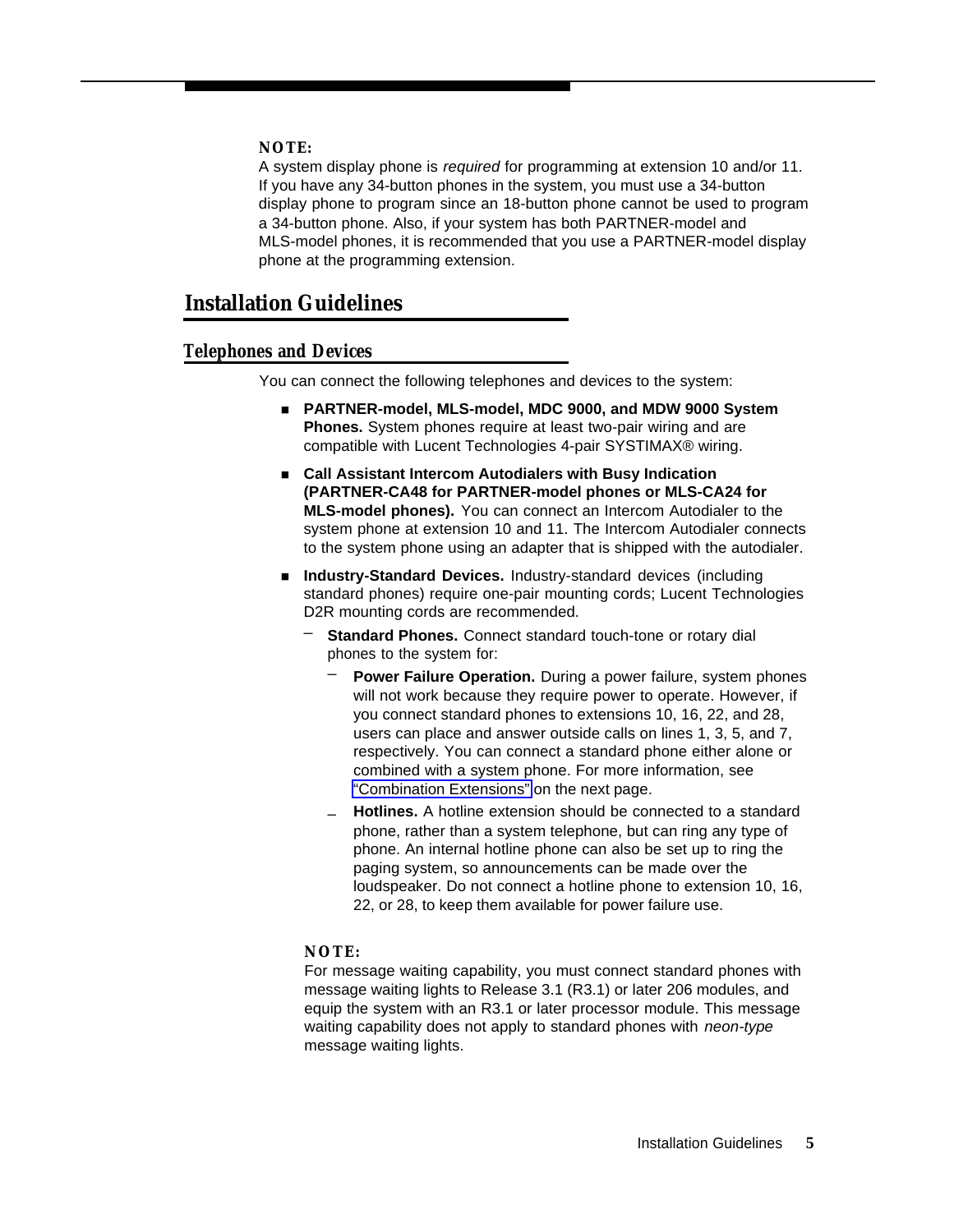- **Auxiliary Equipment.** There are a variety of ways to set up fax machines, modems, and answering machines to work with the system. See Chapter 4 in the PARTNER Plus Communications System Programming and Use guide for advice on using this equipment. To connect a telephone and a standard device on the same extension, see "Combination Extensions" below.
- **Doorphones.** You can connect up to two doorphones to the system. Do not connect doorphones to extension 10, 11, 16, 17, 22, 23, 28, or 29.
- Voice Messaging Systems. The system supports either of the following voice messaging systems:
	- The **PARTNER MAIL VS® System.** This device, which physically resembles a 206 module, resides in the control unit.
	- The **PARTNER MAIL® System.** This device connects to the system through extension jacks. Do not connect PARTNER MAIL to extension 10, 16, 22, or 28 to keep them available for power failure use.
- <span id="page-9-0"></span>■ **Call Reporting Devices.** You can connect either a serial printer or a call accounting device, such as Lucent Technologies Call Accounting Terminal, to the SMDR jack on the processor module to record and/or analyze call activity.
- In-Range Out-of-Building Protectors. Installing phones or other standard devices (such as a doorphone) in a location other than the building where the control unit is installed requires Lucent Technologies In-Range Out-of-Building (IROB) protectors, to prevent damage due to lightning. (IROBs must be installed by a qualified technician.)

#### <span id="page-9-1"></span>**Combination Extensions**

You can connect a standard device (such as a standard phone or an answering machine) on an extension by itself, or so that it shares an extension with another piece of equipment (either another standard device or a system phone). An extension with two devices connected to it is called a combination extension. (If you combine a standard phone and a system phone on one extension, you may want to turn off the standard phone's ringer during normal use.)

You cannot install two system phones on the same extension, and the combined REN (Ringer Equivalence Number) of two devices on one extension cannot exceed 2.0. (The REN for a system phone is 0.0.)

#### **NOTE:**

The Call Assistant Intercom Autodialer is not regarded as a standard device. This means you can connect a standard device to a system phone that also has an Intercom Autodialer installed.

PARTNER-model system phones have a built-in auxiliary jack so you can connect a standard device directly to the phone without using a bridging adapter—see ["Using A Direct Connection"](#page-10-2) on the next page. If your system phone does not have a built-in auxiliary jack or if you want to connect two standard devices together, you must use a Lucent Technologies 267F2 Bridging Adapter— see ["Using a Bridging Adapter"](#page-10-3) on the next page.

**6** Installation Guidelines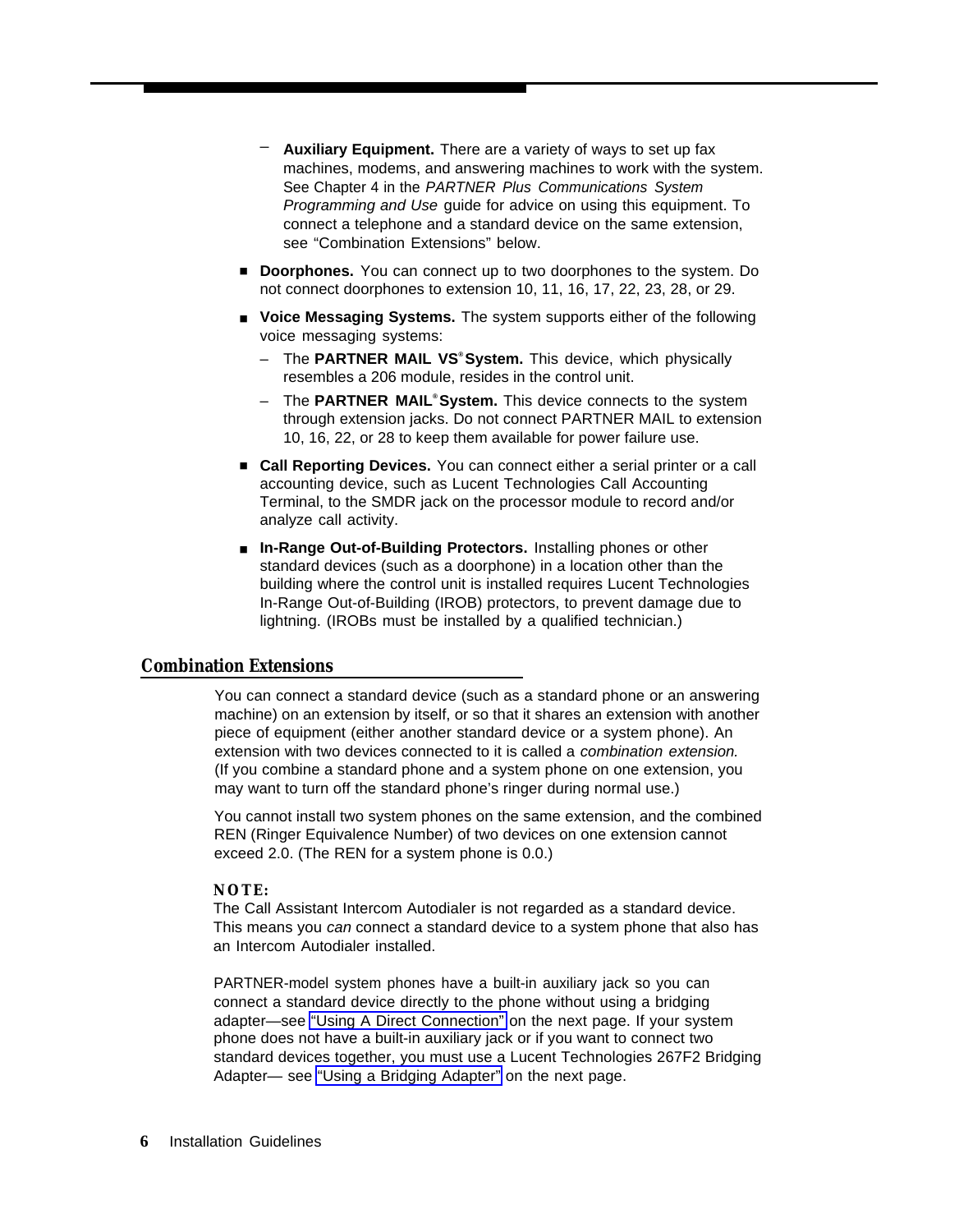### <span id="page-10-2"></span><span id="page-10-0"></span>**Using A Direct Connection**

Figure 2 shows how to connect a standard device directly to a system phone, using the phone's built-in auxiliary jack. (Figure 2 is for illustration purposes only; the placement of the jacks on your phone may differ.)



**Figure 2. Combination Extension Using Direct Connection**

### <span id="page-10-3"></span><span id="page-10-1"></span>**Using a Bridging Adapter**

Figure 3 shows how to connect a system phone and a standard device or two standard devices using a Lucent Technologies 267F2 Bridging Adapter.



**Figure 3. Combination Extension Using Bridging Adapter**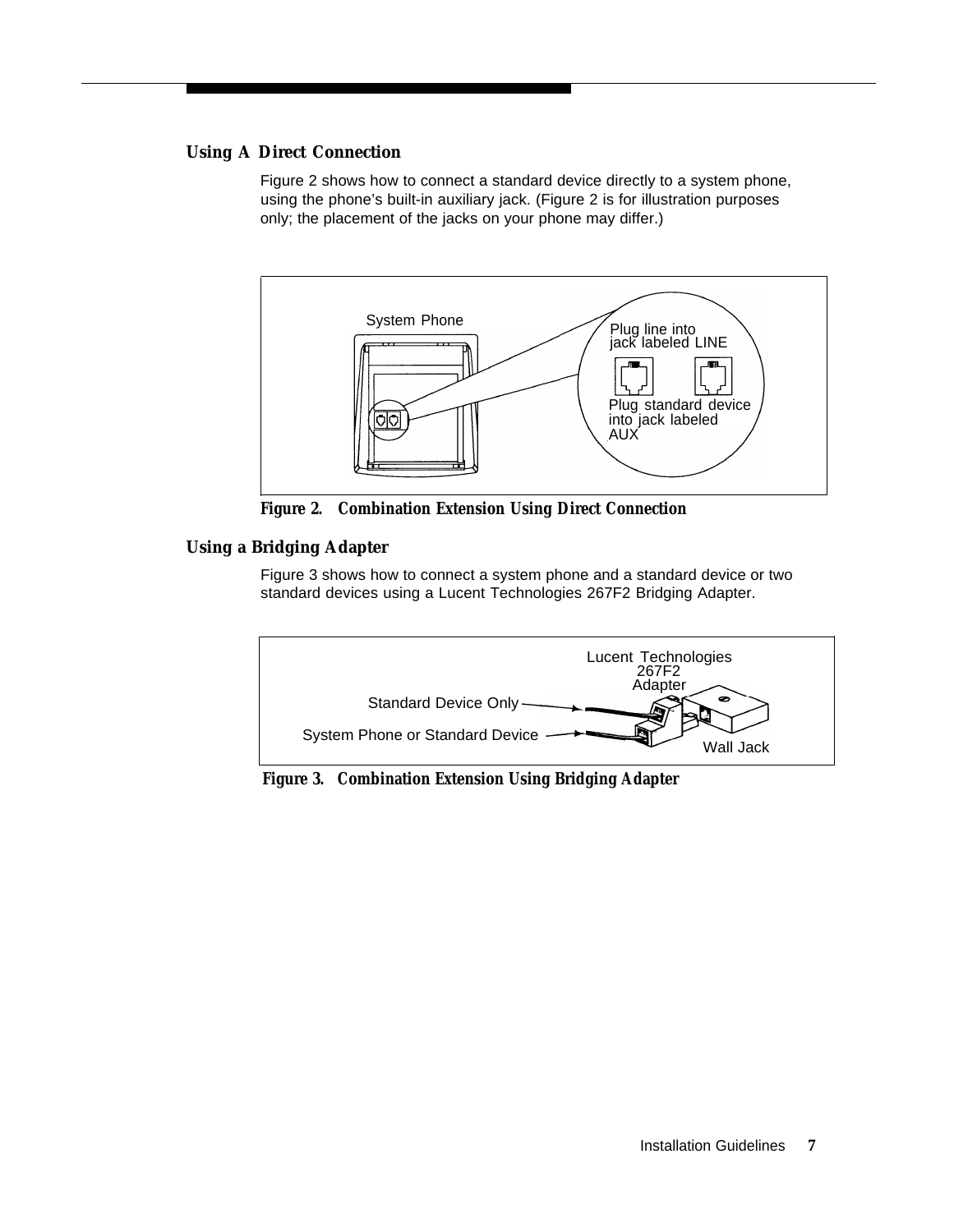# <span id="page-11-0"></span>**Installation Procedures**

Before installing the system, be sure you read the [safety](#page-3-1) [instructions](#page-3-1) on page ii.



There are no customer-serviceable components inside the system modules or backplane. There are hazardous voltages within that can cause severe or fatal personal injury. DO NOT OPEN THE MODULES.

# <span id="page-11-1"></span>**Installing the Control Unit and Modules**

Install the control unit's backplane within five feet (1.5 meters) of a properly grounded electrical outlet (not controlled by a switch) and the network interface jacks. In addition, when you mount the backplane on the wall, leave at least six inches (15.2 cm) of clearance at the top and sides, and two feet (0.6 meters) at the front and bottom to ensure proper ventilation.

- **1** A) A) Hold the backplane against the wall.
	- B) Using the four screw keyholes in the backplane as a template, mark screw locations on the wall.
	- C) Start four #12 screws, leaving the screw heads approximately 1/4" (.64 cm) away from the wall.
	- D) Slip the backplane onto the screws, then tighten them.
- **2** A) Slide the processor module into the center slot of the control unit.
	- B) Push slowly but firmly in the center of the module until the module locks into place, and is attached to the rear of the backplane. Do not force the module. If it does not insert easily, remove the module, clear any obstruction, and reinsert it.
- **3** Before installing any modules, check to make sure the clear, plastic cover has been removed from the connector area on the rear of each module.



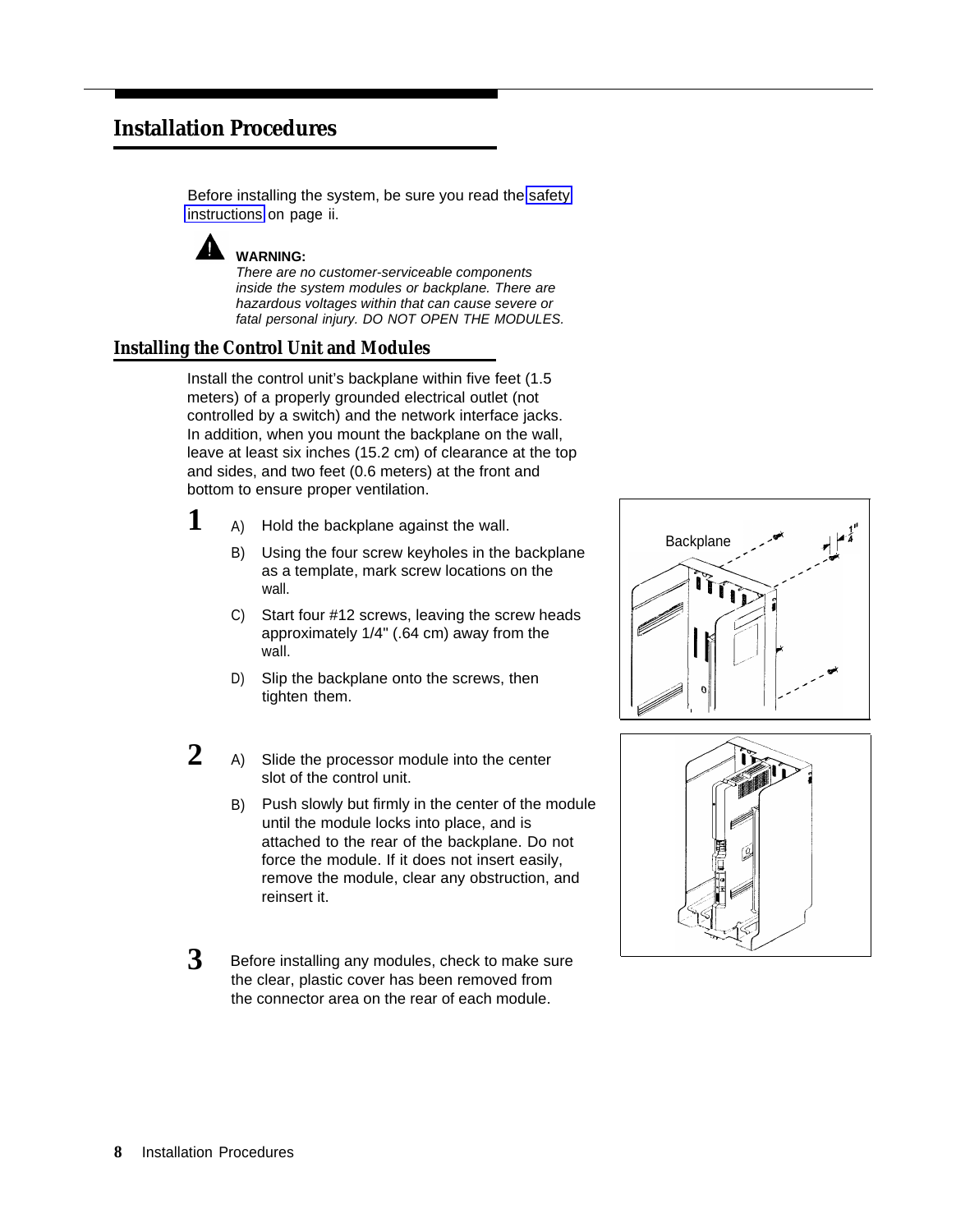- **4** A) A) Slide the first 206 module into the *leftmost* slot of the backplane. (The system will not work if a 206 module is not installed in this slot.)
	- B) From left to right, install 206 modules, then any 400 (or 200) modules. The 400 modules should always be to the right of all 206 modules, so the extensions will be numbered consecutively.

Do not force the modules. If a module does not insert easily, remove it, clear any obstruction, then reinsert it by pushing slowly, but firmly in the center of the module.

- **5** A) Pull out the main circuit breaker on the control unit or move the on/off switch to the "off" position ("O"), depending upon which hardware configuration you have.
	- B) Press the power cord firmly into the power jack on the top right side of the backplane until it locks into place.
	- C) Plug the other end of the power cord into a properly grounded three-prong wall outlet not controlled by a switch.
	- D) To power up the control unit, push in the main circuit breaker, or move the on/off switch to the "on" position ("I").
- **6** Check all green lights on the fronts of the modules. If all the lights are lit, you can go to the next [section;](#page-13-1) otherwise:
	- A) If a single light is out, power down the control unit, reseat the module, then power up the control unit.

If multiple lights are out, power down the control unit, reseat the leftmost module that has a light out, then power up the control unit.

B) If the lights are still out, call for support as instructed on the inside front cover of this guide.





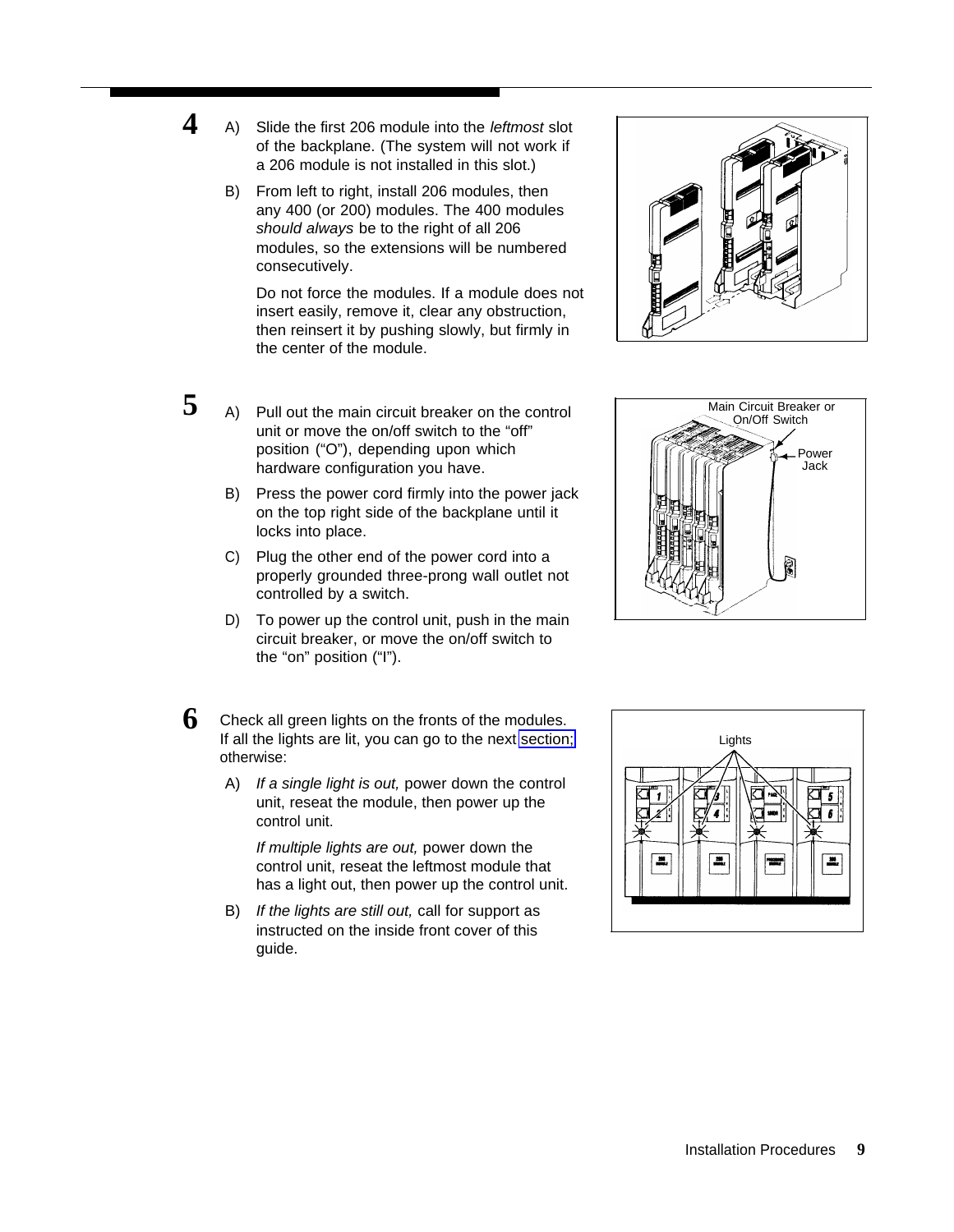## <span id="page-13-1"></span><span id="page-13-0"></span>**Connecting Lines and Extensions**

If extensions are not wired to any modular jacks, call a qualified service technician.

- **1** A) Test for dial tone at the network interface jacks before connecting outside lines to the control unit. For the test, connect a standard phone to the first network interface jack.
	- B) Lift the handset and listen for dial tone. (If there is no dial tone, contact your local telephone company before continuing.)
	- C) Repeat for each network interface jack.
- **2** A) Connect line cords to the line jacks on 206 and 400 modules, starting with the top line jack on the leftmost 206 module.
	- B) Route each cord through the hook on the front of the module.
- **3** Connect the free end of each line cord to the appropriate network interface jack.

- **4** A) Test the lines—plug a system phone into extension jack 10. Press the line buttons for each outside line and listen for dial tone.
	- B) Repeat for extensions 16, 22, and 28 (if available).







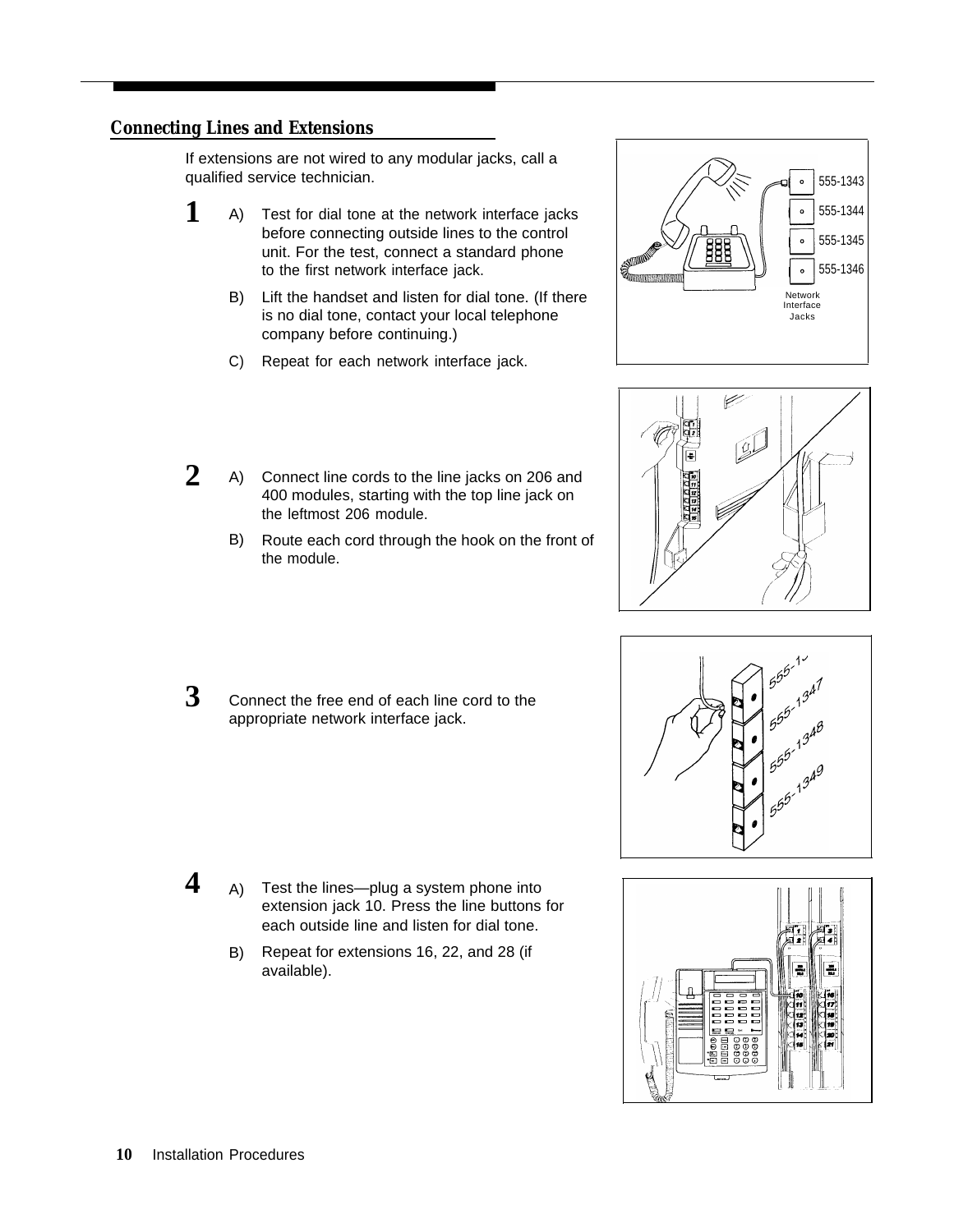Connect modular telephone cords to 206 module extension jacks, starting at the top extension jack on the leftmost module.

**5** A)

- B) Route each cord through the hook on the front of the module.
- C) Connect the free end of each modular telephone cord to the modular connecting blocks for system extensions.
- D) Dress the wires. Gather the line and extension cords hanging below the hooks of the first two modules and twist tie or wire wrap them. Repeat for the remaining cords. Place each bundle of wires in the indentations cut out of the bottom edge of the backplane.
- **6** A) Before installing the cover, make sure all modules are seated properly. The cover will not fit if the modules are not seated properly.
	- B) To cover the modules, grasp the upper edges of the cover and hold it squarely over the control unit. It is important to install the cover to keep the modules dust-free and the system working efficiently.
	- C) Place the cover over the modules and make sure it fits firmly in place.
	- D) Insert the screw into the tab on the lower front of the cover. Tighten the screw.



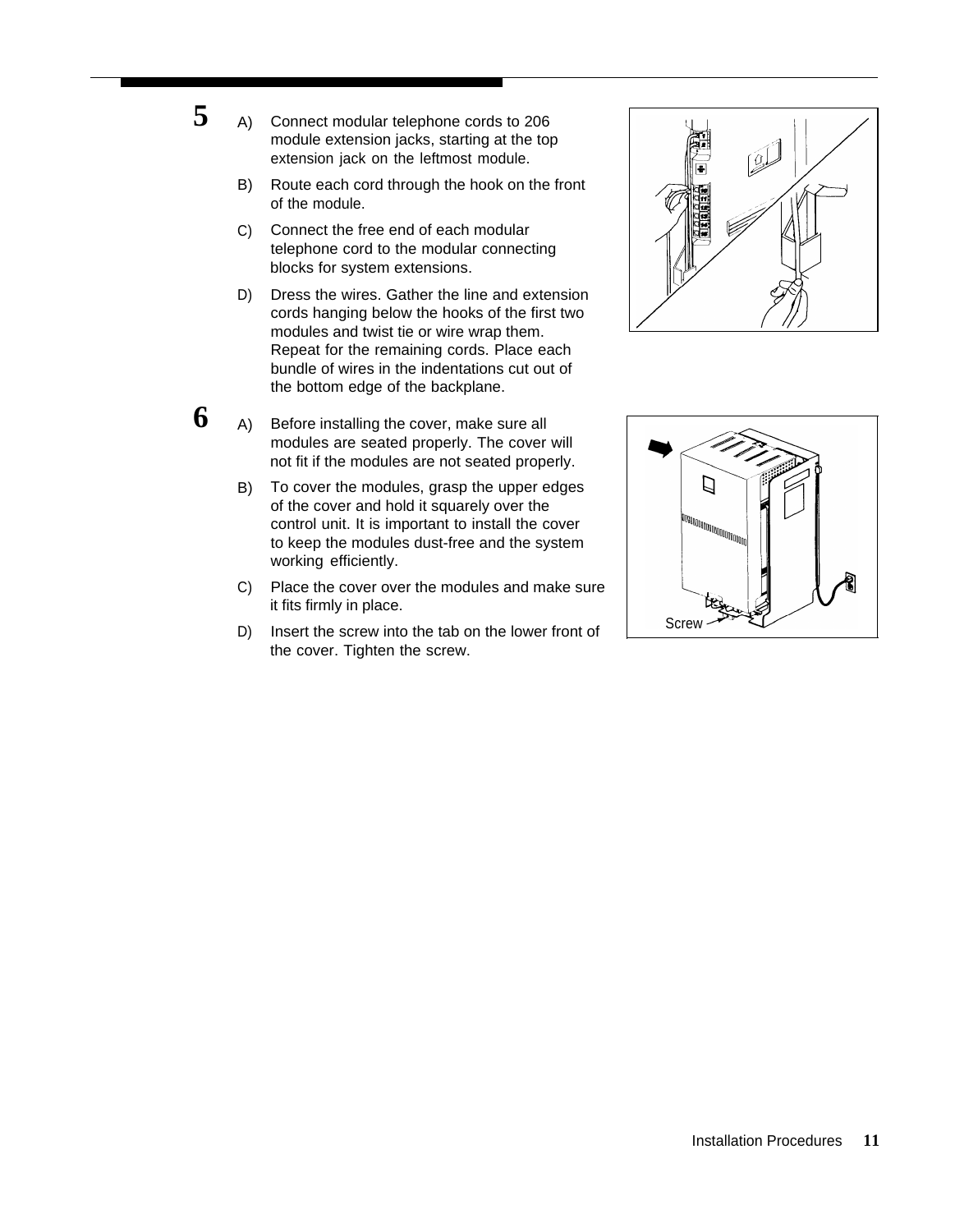## <span id="page-15-0"></span>**Connecting Caller ID Display Units**

To get Caller ID information for an extension, you must first subscribe to the service (on a per-line basis) from your local telephone company, then connect the units as described here. You must connect the Caller ID display unit directly to the line that supports Caller ID at the network interface jack. Additionally, you must provide a separate wiring run for the unit to the appropriate location. To have additional wiring runs installed, call a qualified technician.

#### **NOTE:**

To have Caller ID for multiple lines at a single phone, you must provide a separate box and a separate wiring run for each line.

- **1** Insert a Lucent Technologies 267F2 Bridging Adapter into the network interface jack associated with the line that has Caller ID service.
- 2 A) Plug one end of a line cord into a jack on the bridging adapter.
	- B) Plug the free end of the line cord into the appropriate line jack in the control unit.
	- C) Route the cord as you did for other line and extension cords.
- **3** A) A) Plug one end of a second line cord into the other jack on the bridging adapter.
	- B) Plug the free end of the cord into the appropriate modular connecting block in the equipment room.
	- C) Plug the Caller ID display unit into the additional modular jack—provided by the separate wiring run—at the appropriate location.
	- D) Place the Caller ID display unit next to the phone.
	- E) Make sure the Caller ID line is assigned to the extension where the Caller ID display unit is located. Refer to "Line Assignment (#301)" in Chapter 5 of the PARTNER Plus Communications System Programming and Use guide for programming instructions.

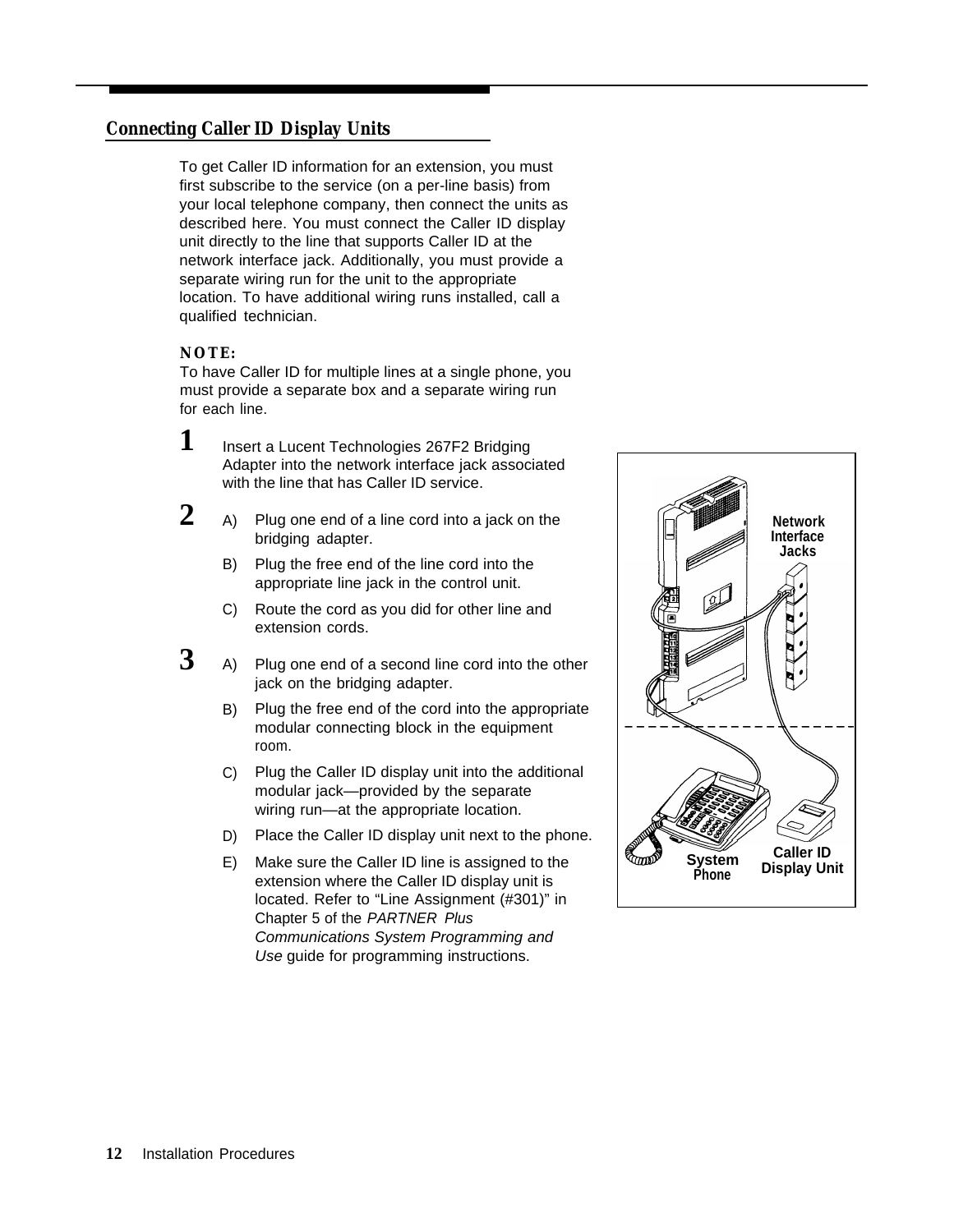## <span id="page-16-0"></span>**Assembling System Phones**

All PARTNER-model system phones are shipped with a phone. stand for either desk mounting or wall mounting the

### <span id="page-16-1"></span>**Desk Mounting**

**1**

- A) Gently place the phone upside down.
	- B) Route the telephone cord through the hole in the top center of the stand.
- **2** Insert the tabs on the narrow end of the stand into the slots on the inside bottom edge of the phone.
- **3** A) While pressing in the tabs that protrude from the wide end of the stand, lower the stand to the phone.
	- B) Release the tabs to lock the stand into one of the three positions provided by the openings in the back of the phone.
	- C) The height of the stand is adjustable to three positions: low, medium, and high. The phone height can be adjusted by moving the locking tabs to a different position.
- **4** A) Turn the phone over.
	- B) Remove the plastic cover from the phone. Label the button sheet to show any programmed lines or button features, then place the button sheet on the phone so the holes fit over the buttons. Carefully replace the plastic cover.
	- C) Adjust the swivel display to the desired angle (low, medium, or high).
	- D) To access the User Instruction Cards, pull out the tray located under the front of the phone.







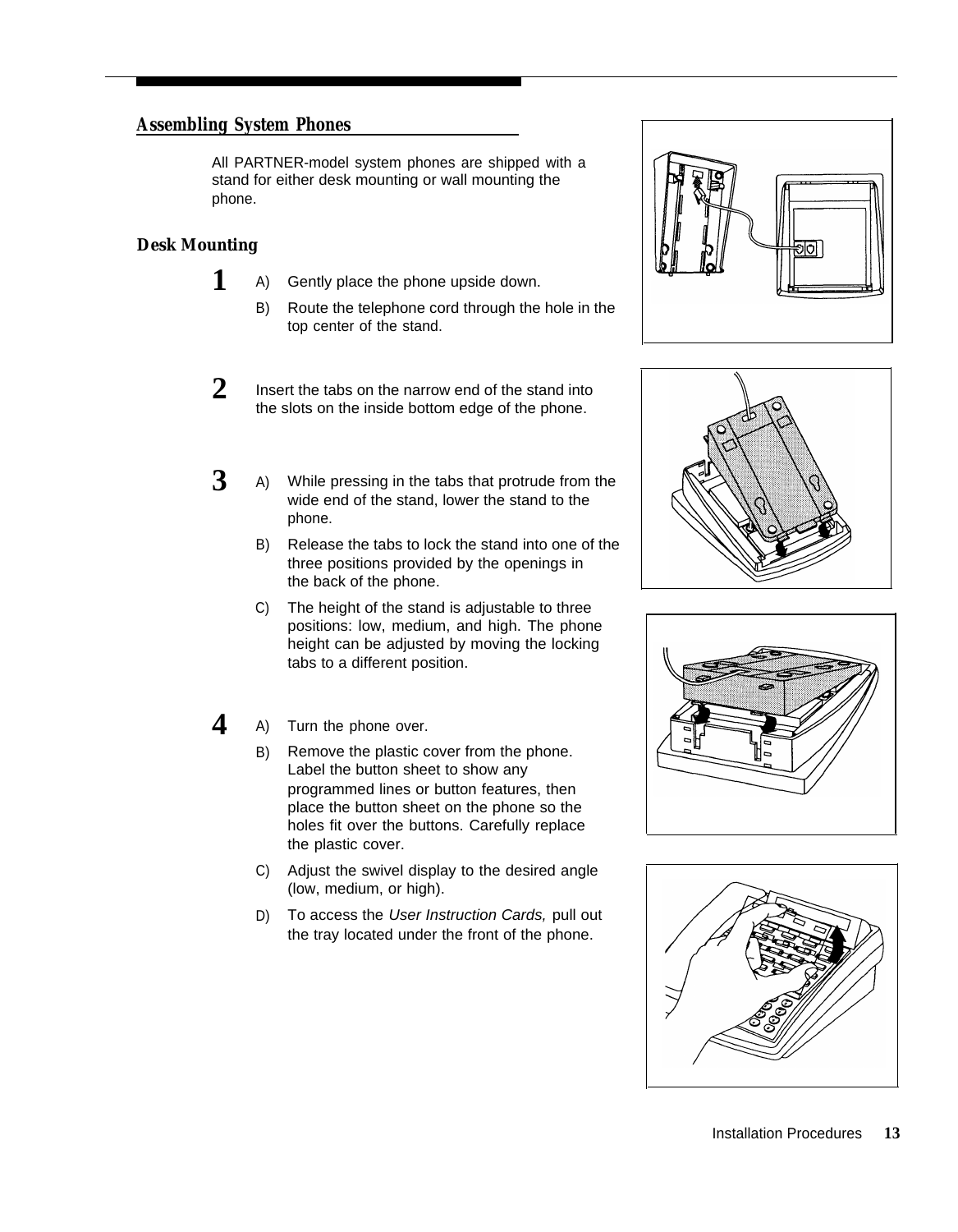#### <span id="page-17-0"></span>**Wall Mounting**

Wall mounting instructions apply only to PARTNERmodel phones. To wall mount an MDC 9000 cordless phone, follow the instructions in the booklet provided with the phone.

- **1** A) Reverse the plastic hook that sits in the earpiece part of the handset cradle.
	- B) Turn the phone upside down and remove the tray that holds the User Instruction cards: press the tabs on both sides of the tray near the pull out tab while you slide the tray straight out.
- **2** Holding the stand with the wide edge down, mount the stand on the wall plate using the keyholes on the base of the stand. For proper mounting, the wall plate must be a Lucent Technologies 630B connecting block.





To I<br>LINE Jack



- Plug one end of the telephone cord into the jack in the center of the wall plate.
- B) Plug the other end of the telephone cord into the LINE jack on the bottom of the telephone.
- C) Wrap any excess cord around the cord wrap posts on the bottom inside of the stand.
- **4** A) To mount the phone on the stand, insert the **Allian Contact Allian Contact A** tabs on the top of the stand into the first set of notches on the top edge of the phone.
	- B) Make sure the telepone cord is neatly wrapped inside the phone, then rotate the phone down until the bottom edge snaps into position.

**3** A)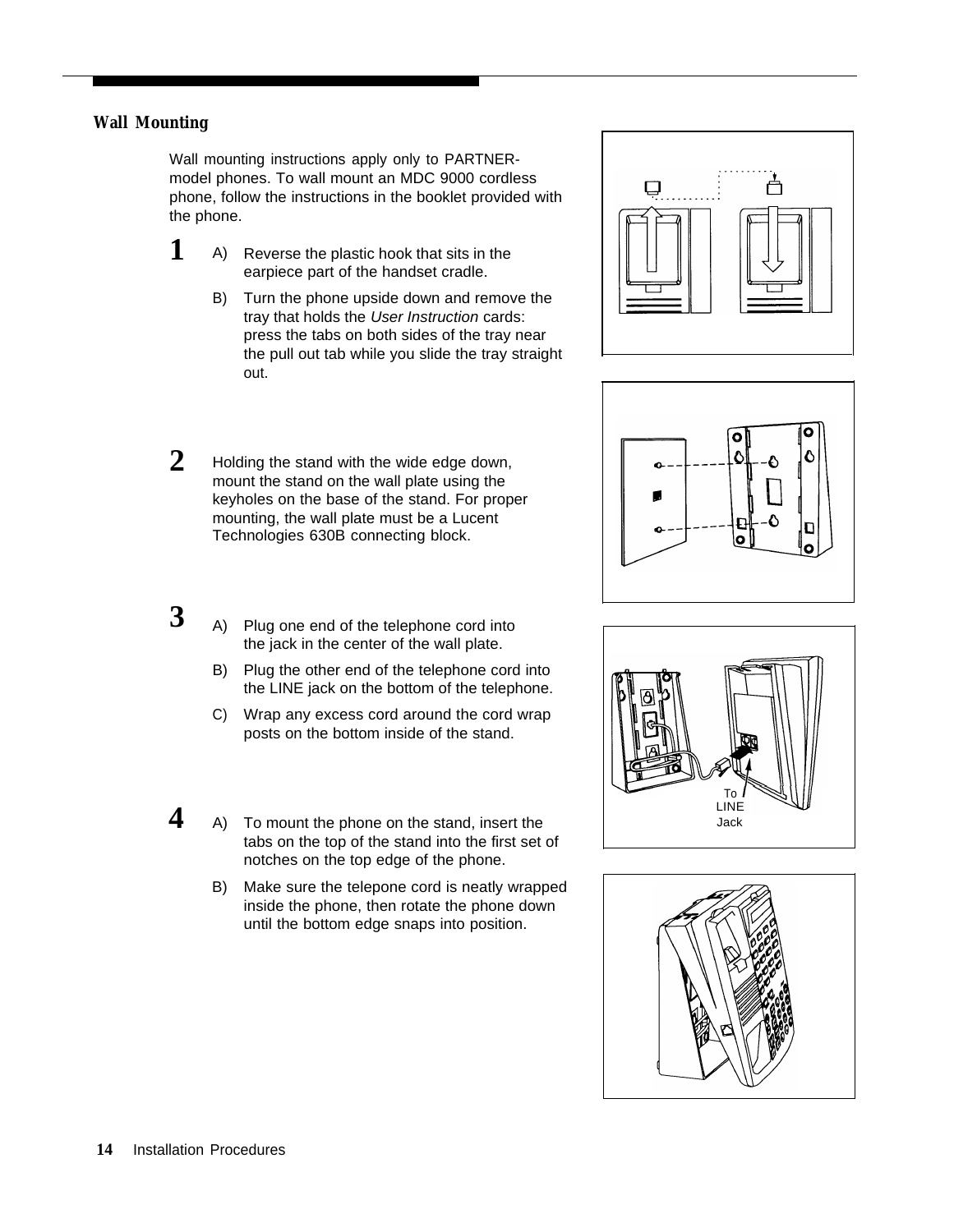- 5 A) Remove the plastic cover from the phone. Label the button sheet to show any programmed lines or button features, then place the button sheet on the phone so the holes fit over the buttons. Carefully replace the plastic cover.
	- B) Make sure the swivel display is set to the lowest position.

# <span id="page-18-0"></span>**Connecting and Testing Telephones**

**1** To connect a phone, plug the modular telephone mounting cord into a modular wall jack or directly into a 206 module extension jack. (If you are connecting a standard phone and its mounting cord is loose, try a Lucent Technologies D2R mounting cord instead.)

> To install two phones (or other devices) on a single extension jack, see ["Combination Extensions"](#page-9-1) earlier in this guide.

- $2_{\scriptscriptstyle\rm{A}}$ Test the telephone for proper operation. To test the power and lights on a system phone: while the phone is idle, press and hold the  $[\,\underline{\#}\,]$ button for five seconds.
	- B) Before releasing the  $[$   $\#$ ] button, lift the handset. All lights should light, the ringer should sound, and (on system display phones only) a test pattern should appear on the display. (If not, call for support as instructed on the inside front cover of this guide.)
	- C) Replace the handset; the phone is now in normal operating mode.





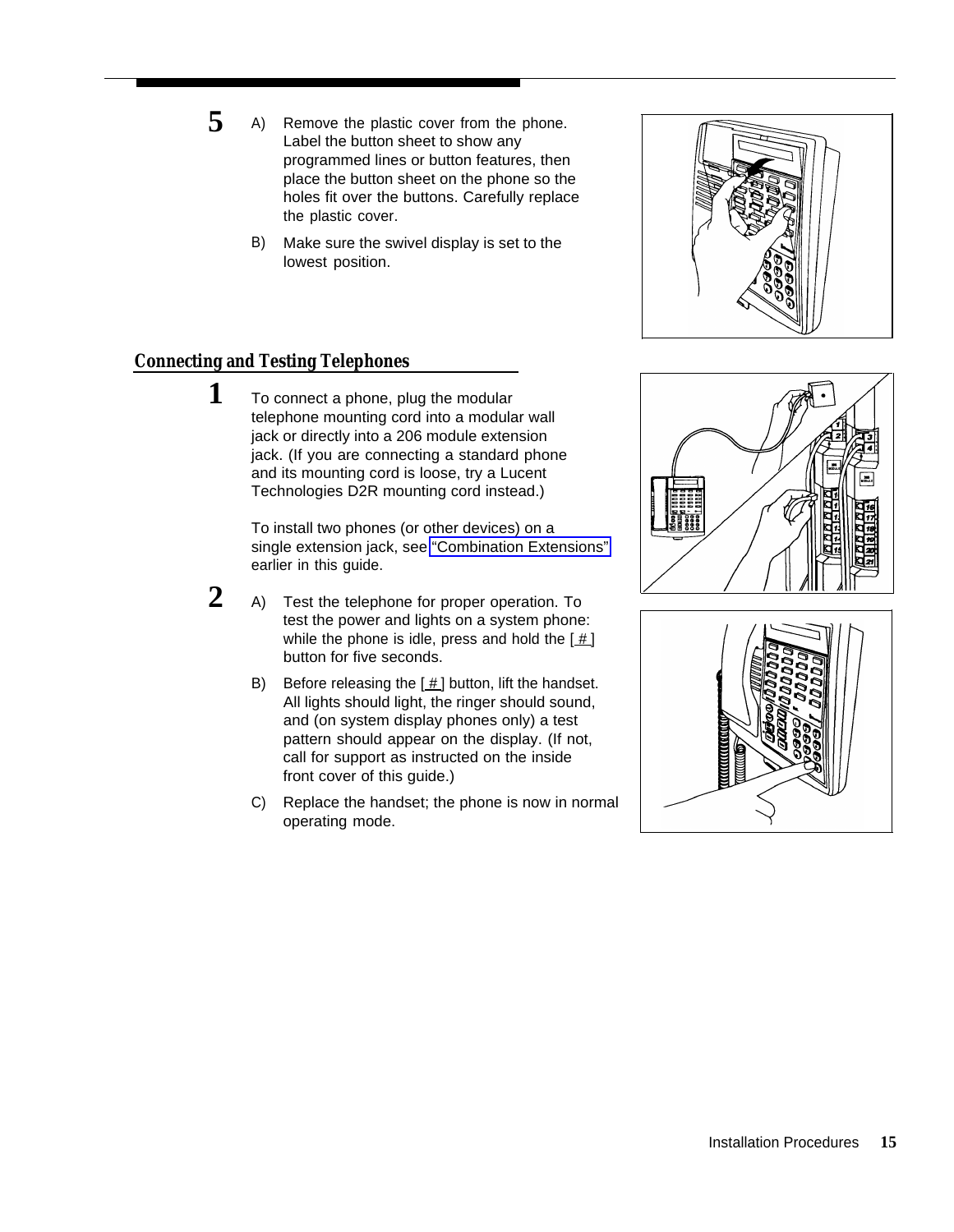# <span id="page-19-0"></span>**Connecting Paging, Call Reporting (SMDR), and Music-On-Hold Devices**

Only steps for connection to the processor module are provided here. See the manufacturer's instructions for more information on installing and using these devices.

## <span id="page-19-1"></span>**Paging System**

If you connect a paging system from a manufacturer other than Lucent Technologies, a paging interface may be required.

- **1** Insert the modular plug into the PAGE jack on the processor module.
- **2** Route the cord as you did for line and extension cords, then connect it to the paging system.



# <span id="page-19-2"></span>**Call Reporting (SMDR) Printer**

- **1** Insert one end of a D8W modular cord into the SMDR jack on the processor module. The state of the processor module.
- 
- **2** Plug the other end into a 355A adapter, then plug the adapter into the printer's RS-232C serial port.

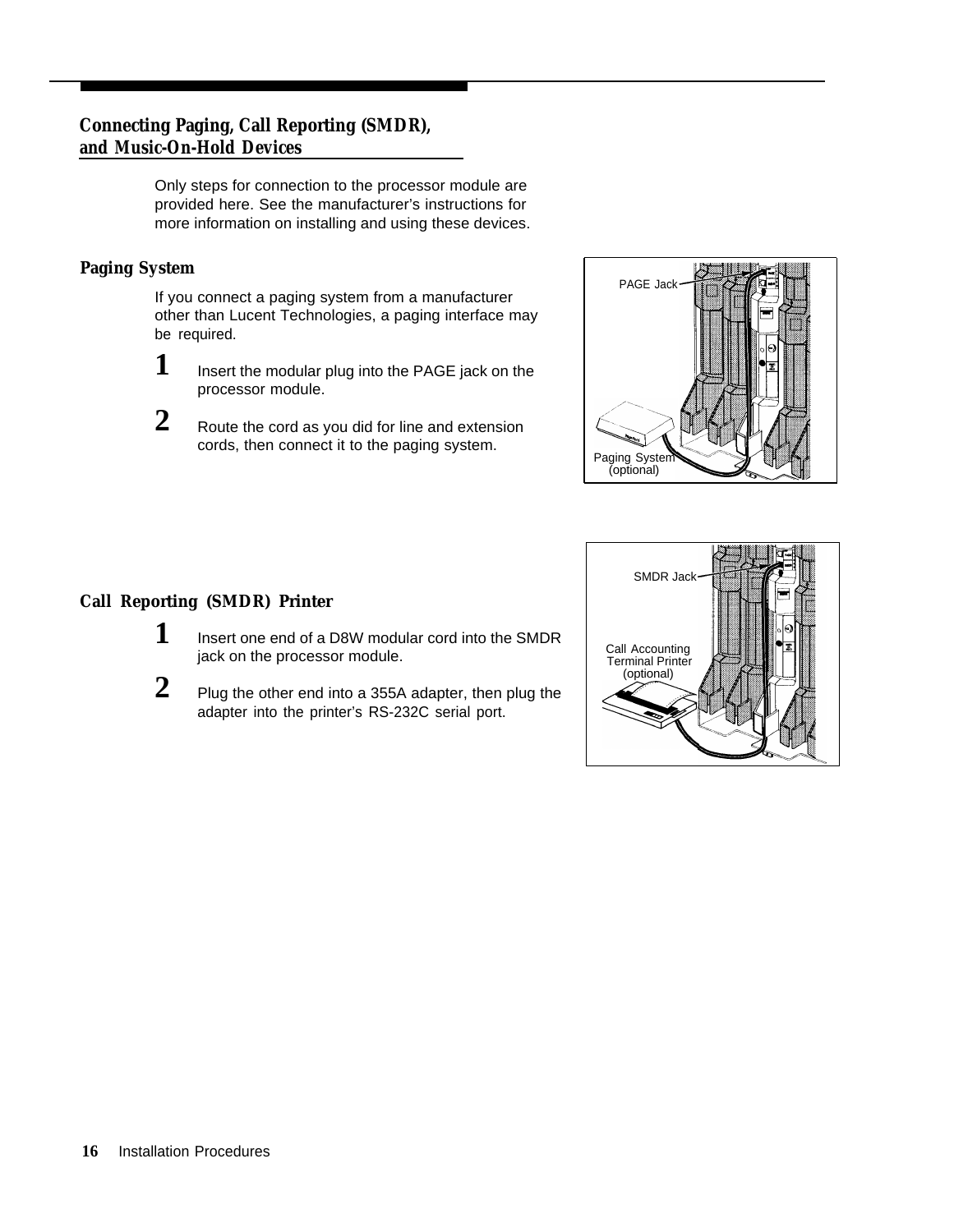#### <span id="page-20-1"></span><span id="page-20-0"></span>**Music-on-Hold Audio Source**

If you use equipment to broadcast certain copyrighted music or material, including songs or other material from radio broadcasts, you may be required to obtain the permission of the copyright owner. One way to obtain permission is to contact ASCAP, BMI, and/or similar performing rights organizations, to obtain a license. Lucent Technologies disclaims any liability arising out of the failure to obtain such a license, if required.

For alternative (usually pre-licensed) sources of music to use with this feature, you may wish to contact Telephonetics International, Inc. at 1 800 446-5366. Or, you can purchase a Magic on Hold system from Lucent Technologies, which does not require you to obtain a license.

- **1** First set the unit's volume to the lowest setting. Use a flathead screwdriver to turn the volume control on the processor module counterclockwise until it stops.
- **2** Insert an RCA phono plug into the MUSIC ON HOLD jack on the processor module.
- **3** Route the cord as you did for line and extension cords, then connect it to the audio source.
- **4** Place a call on hold and listen while adjusting the volume, clockwise. If you do not hear music at any setting, check "Music On Hold (#602)" in Chapter 5 of the PARTNER Plus Communications System Programming and Use guide.

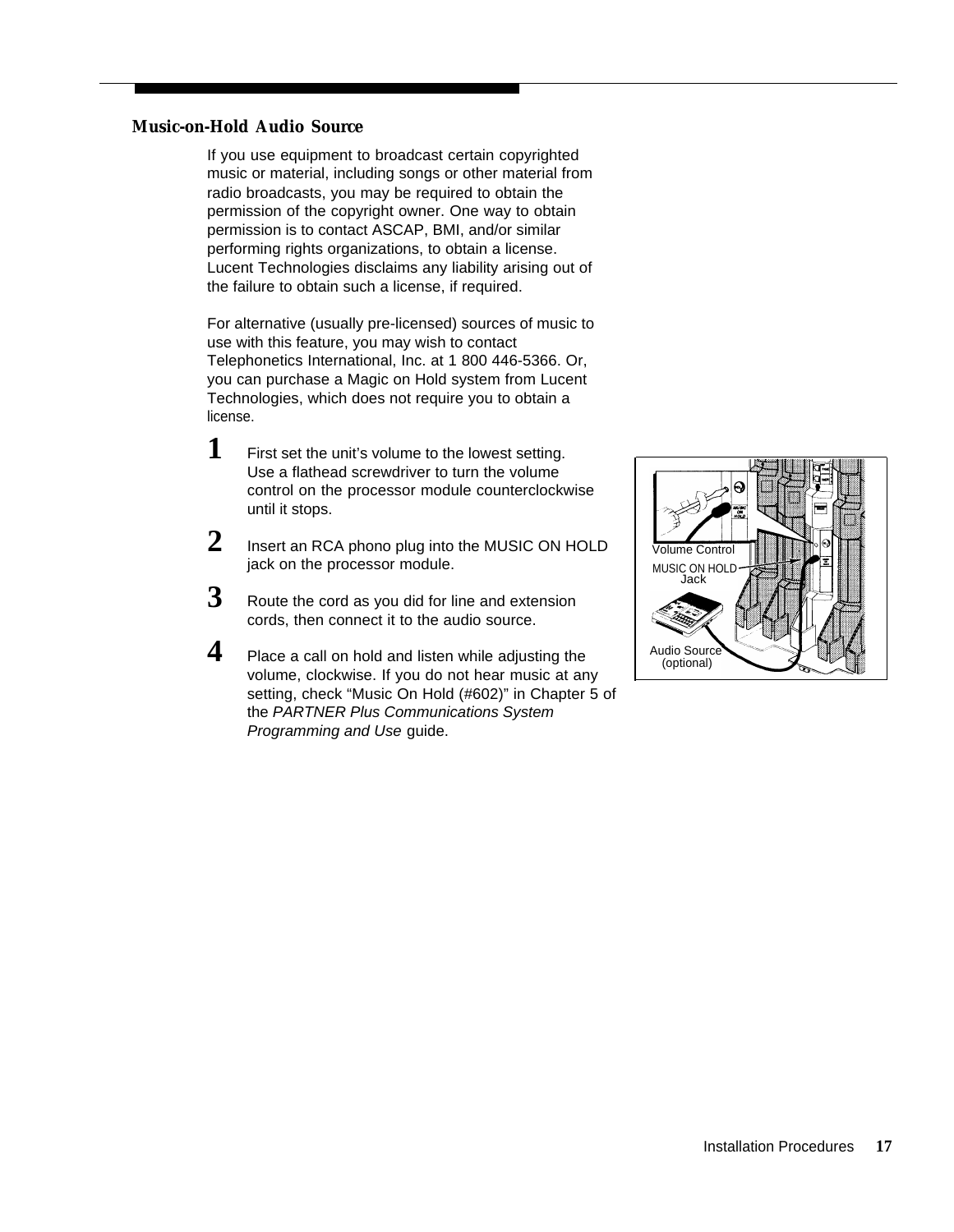## <span id="page-21-0"></span>**Connecting a PARTNER-CA48 Intercom Autodialer**

The PARTNER-CA48 Intercom Autodialer is shipped with an adapter, a D8W line cord, a power cord, a power unit, and a button labeling sheet.

#### **NOTE:**

The PARTNER-CA48 Intercom Autodialer can be wall mounted to work next to a wall-mounted system phone.

- **1** Plug the adapter into the wall jack.
- **2** A) Plug one end of the D8W line cord into the J1 jack on the adapter.
	- B) Plug the other end of the D8W line cord into the IN jack on the bottom of the autodialer.
- **3** A) Plug the blue-tinted connector (labeled D8AC) of the power cord into the jack on the power unit.

**A** CAUTION:

Use only the power unit supplied with the PARTNER-CA48 Intercom Autodialer.

- B) Plug the other end (clear tinted) of the power cord into the J2 jack on the adapter.
- C) Plug the power unit into an electrical outlet.
- **4** Plug the phone's modular telephone cord into the OUT jack on the bottom of the autodialer.
- **5** A) Arrange the autodialer on the desk next to the phone.
	- B) Remove the plastic cover from the autodialer and label the button sheet with employee names. Place the button sheet on the autodialer, then carefully replace the plastic cover.
	- C) Adjust the height of the autodialer to match the system phone.

#### **IMPORTANT:**

If you unplug the system phone that is connected to an autodialer, you must reset the autodialer. To do so, unplug the D8W line cord (connected to the IN jack on the bottom of the autodialer) from the J1 jack on the adapter, then plug it back in.



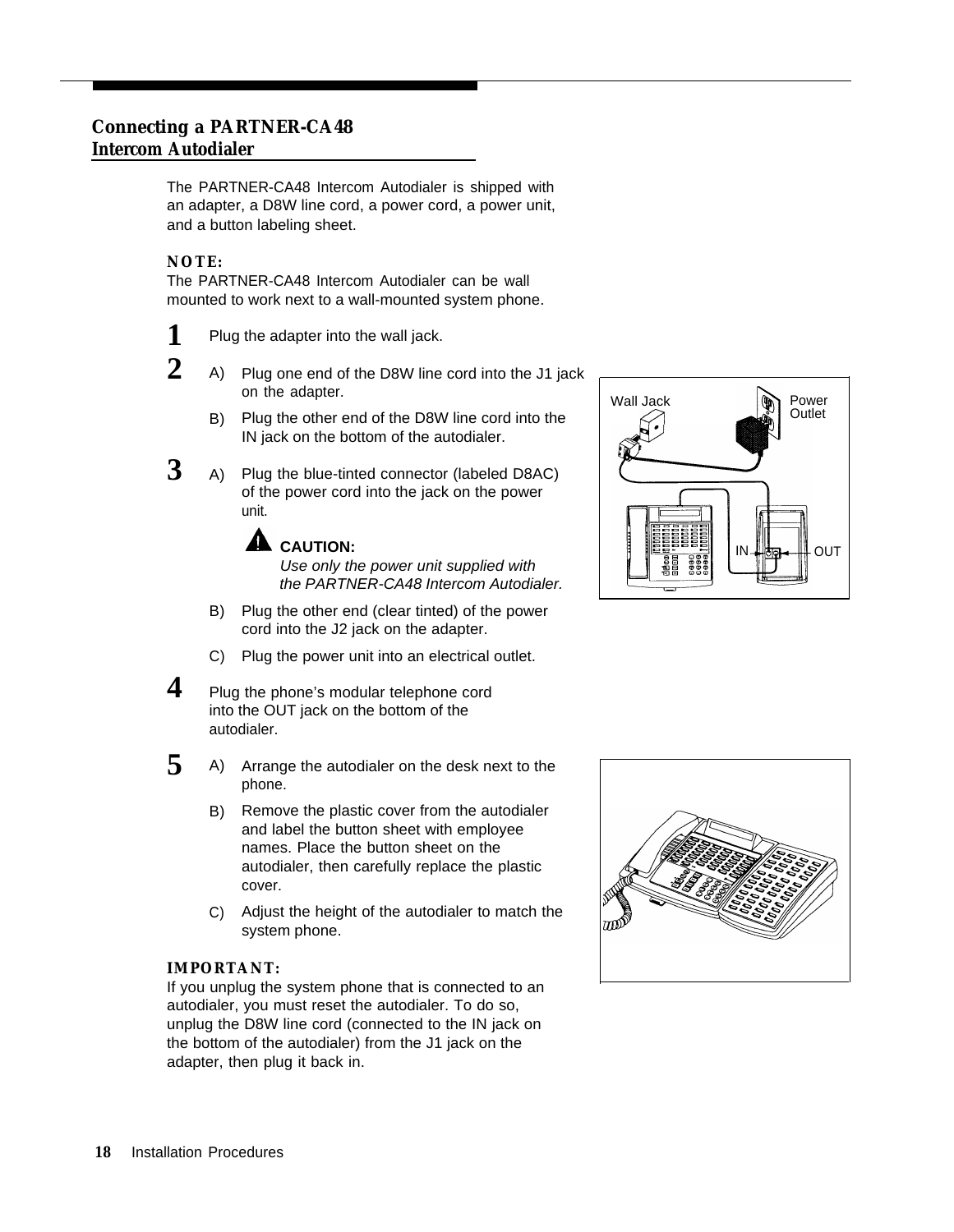# <span id="page-22-0"></span>**Equipment Upgrades**

# <span id="page-22-1"></span>**Adding New Modules**

# **A** WARNING:

Before starting, disconnect the power cord from the power jack on the backplane.

- $1$  A) Pull out the main circuit breaker or move the on/off switch to the "off" position ("O"), depending upon which hardware configuration you have.
	- B) To remove the cover, loosen the screw on the lower front of the cover. Then place one hand on the handle on the bottom front of the cover and place your other hand on the top of the cover.
	- C) Gently pull the cover up and away from the backplane—be careful not to break the tabs that attach the cover to the backplane.
- **2** A) Before you insert the new module, make sure that all 400 (or 200) modules are installed to the right of all 206 modules.
	- B) Push slowly but firmly in the center of the module until the module locks into place, and is attached to the rear of the backplane. Do not force the module. If the module does not insert easily, remove it, clear any obstruction, and reinsert it.
- **3** A) A) See ["Connecting Lines and Extensions"](#page-13-1) for instructions on connecting line and/or extension jack cords to the new module.
	- B) Reconnect the power cord.
	- C) To power up the control unit, push in the main circuit breaker, or move the on/off switch to the "on" position ("I").



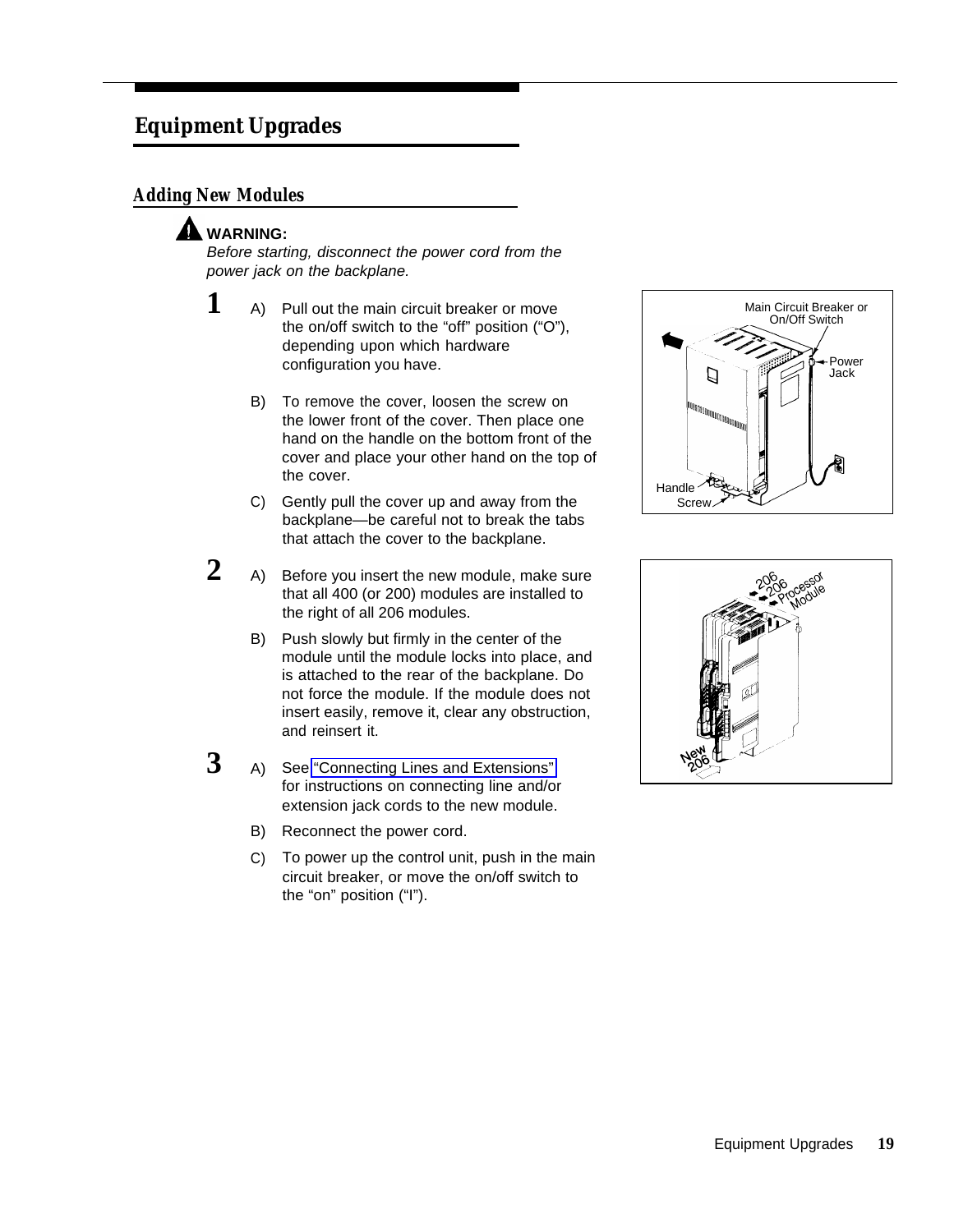A) If a single light is out, power down the control unit, reseat the module, then power up the control unit.

If multiple lights are out, power down the control unit, reseat the leftmost module that has a light out, then power up the control unit.

- B) If the lights are still out, call for support as instructed on the inside front cover of this guide.
- **5** A) Before replacing the cover, make sure all modules are seated properly. The cover will not fit if the modules are not seated properly.
	- B) To replace the cover, grasp it by its upper edges and hold it squarely over the control unit.
	- C) Place the cover over the modules and make sure it fits firmly in place.
	- D) Tighten the screw on the lower front of the cover.





## <span id="page-23-0"></span>**Replacing System Modules**

# **A** WARNING:

Before starting, disconnect the power cord from the power jack on the backplane.

- **1** A) To power down the control unit, pull out the main circuit breaker or move the on/off switch to the "off" position ("O"), depending upon which hardware configuration you have.
	- B) To remove the cover, loosen the screw on the lower front of the cover. Then place one hand on the handle on the bottom front of the cover and place your other hand on the top of the cover.
	- C) Gently pull the cover up and away from the backplane—be careful not to break the tabs that attach the cover to the backplane.

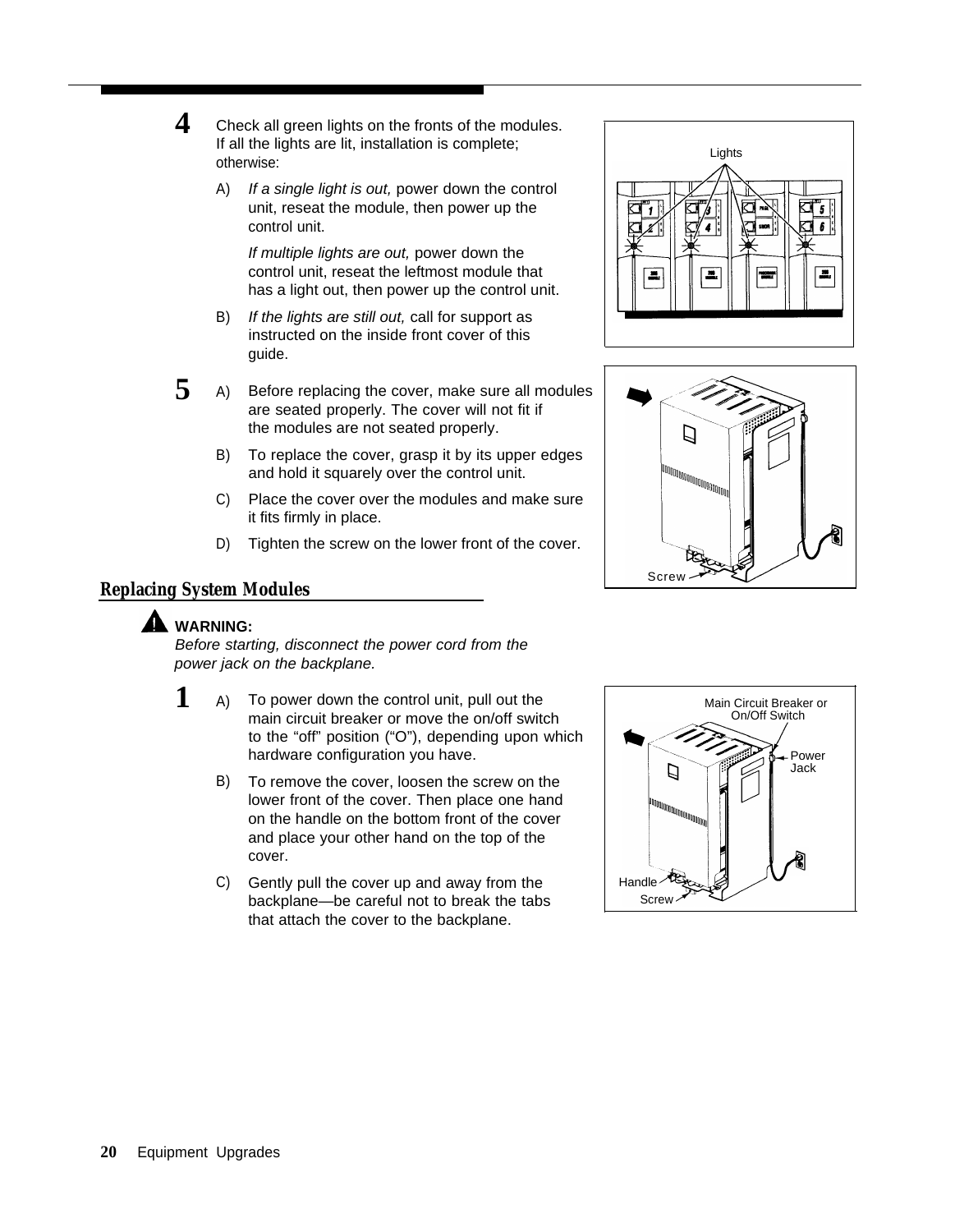- $\overline{2}$ Check the slack in the wires. If there is not enough slack to remove the module without pulling the line and extension cords free, label and disconnect the wires before continuing with Step 2B.
	- B) Place one hand on top of the module. With your other hand, grip the plastic bracket on the bottom front of the module, and pull out the old module.
	- C) To insert the replacement, push slowly but firmly in the center of the module until the module locks into place, and is attached to the rear of the backplane. Do not force the module. If the module does not insert easily, remove it, clear any obstruction, and reinsert it.
- **3** A) Connect the line and extension cords one at a time, making sure to place the correct cords into their corresponding jacks on the new module.
	- B) Reconnect the power cordd.
	- C) To power up the control unit, push in the main circuit breaker, or move the on/off switch to the "on" position ("l").
- **4** Check all green lights on the fronts of the modules. If all the lights are lit, installation is complete; otherwise:
	- A) If a single light is out, power down the control unit, reseat the module, then power up the control unit.

If multiple lights are out, power down the control unit, reseat the leftmost module that has a light out, then power up the control unit.

- B) If the lights are still out, call for support as instructed on the inside front cover of this guide.
- **5** A) Before replacing the cover, make sure all modules are seated properly. The cover will not fit if the modules are not seated properly.
	- B) To replace the cover, grasp it by its upper edges and hold it squarely over the control unit.
	- C) Place the cover over the modules and make sure it fits firmly in place.
	- D) Tighten the screw on the lower front of the cover.





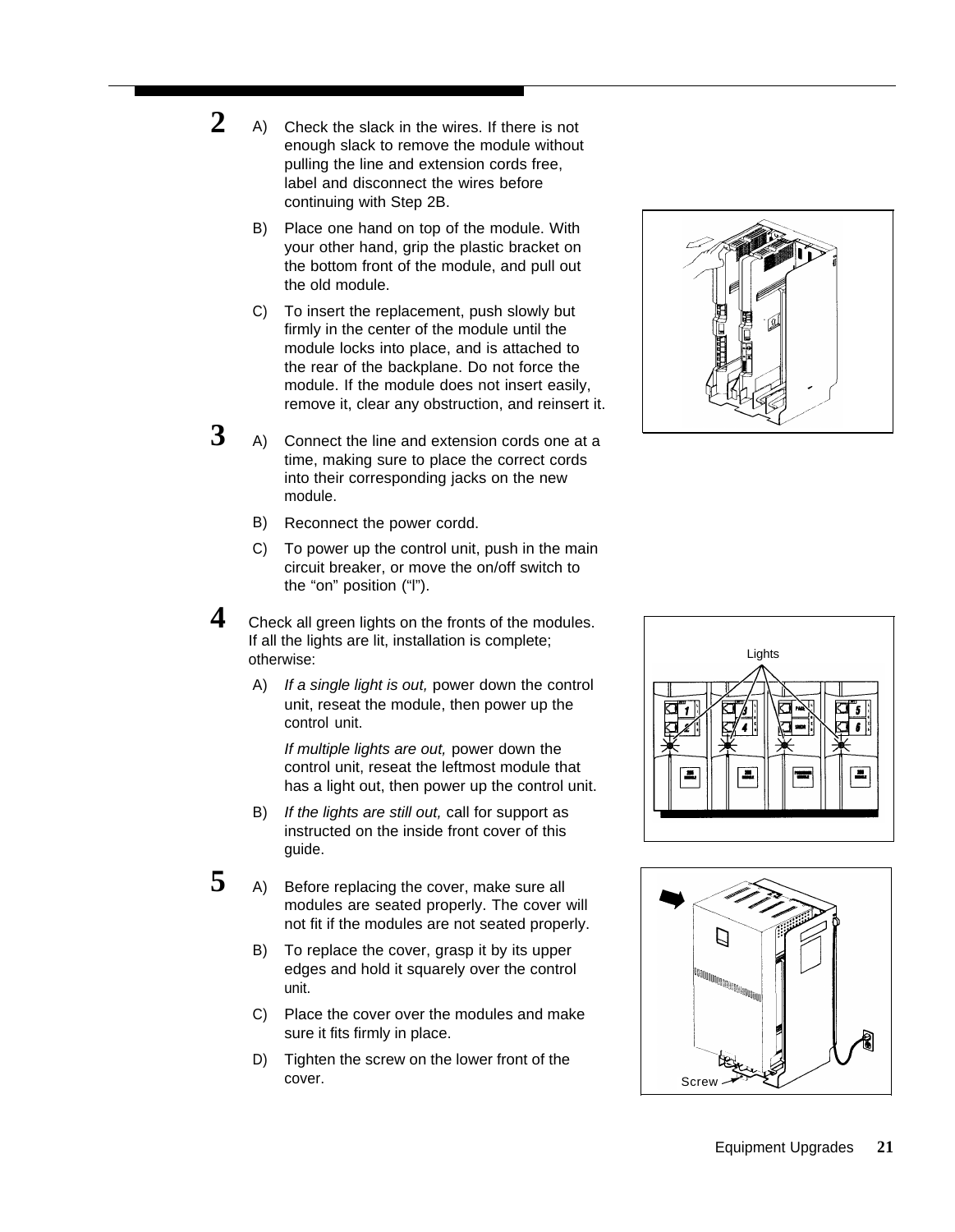# <span id="page-25-0"></span>**Specifications**

| <b>Capacities</b> | <b>System</b>                                                                                                                                                        |                   | 206 Module                                                                             |                                           | <b>Extension Jack</b>                                               |                     |  |
|-------------------|----------------------------------------------------------------------------------------------------------------------------------------------------------------------|-------------------|----------------------------------------------------------------------------------------|-------------------------------------------|---------------------------------------------------------------------|---------------------|--|
|                   | ■ 12 outside lines via line jacks on<br>two 206 plus two 400 modules                                                                                                 |                   | ■ 2 outside lines<br>• 6 extensions                                                    |                                           | • Maximum 2 devices per extension<br>jack, total REN on jack not to |                     |  |
|                   | ■ 24 extensions via extension jacks<br>on four 206 modules                                                                                                           | <b>400 Module</b> |                                                                                        |                                           | exceed 2.0* (System phone<br>REN is 0.0 (zero))                     |                     |  |
|                   | • 1 loudspeaker paging system<br>via PAGE jack on processor<br>module                                                                                                | 4 outside lines   |                                                                                        | No more than one system phone<br>per jack |                                                                     |                     |  |
|                   | ■ 1 audio source via MUSIC ON<br>HOLD jack on processor module<br>(RCA phono plug required)                                                                          |                   | For programming, a system display<br>phone must be connected to<br>extension 10 or 11. |                                           |                                                                     |                     |  |
|                   | - 1 call reporting device via SMDR<br>jack on processor module (355A/F<br>adapter required)                                                                          |                   |                                                                                        |                                           |                                                                     |                     |  |
|                   | ■ 2 doorphones, using 2 extension<br>jacks                                                                                                                           |                   |                                                                                        |                                           |                                                                     |                     |  |
|                   | • 1 voice messaging system-<br>PARTNER MAIL VS, which<br>occupies a slot in the control unit or<br>PARTNER MAIL, which connects<br>to either 3 or 5 extension jacks. |                   |                                                                                        |                                           |                                                                     |                     |  |
| <b>Dimensions</b> | - Processor Module                                                                                                                                                   |                   | 11"(D) x 17"(H) x 1.5"(W) or 27.9 x 43.2 x 3.8 cm                                      |                                           |                                                                     | 4.0 lbs or 1.8 kgs  |  |
| and Weights       | $-206$ module                                                                                                                                                        |                   | 11"(D) x 17"(H) x 1.5"(W) or 27.9 x 43.2 x 3.8 cm                                      |                                           |                                                                     | 4.5 lbs or 2.0 kgs  |  |
| (approx.)         | $-400$ module                                                                                                                                                        |                   | 11"(D) x 17"(H) x 1.5"(W) or 27.9 x 43.2 x 3.8 cm                                      |                                           |                                                                     | 4.0 lbs or 1.8 kgs  |  |
|                   | Backplane & cover                                                                                                                                                    |                   | 12"(D) x 19"(H) x 11"(W) or 30.5 x 48.3 x 27.9 cm                                      |                                           |                                                                     | 5.5 lbs or 2.5 kgs  |  |
|                   | - PARTNER-34D phone                                                                                                                                                  |                   | $9.8''(D) \times 3.75''(H) \times 9.3''(W)$ or 24.9 x 9.5 x 23.6 cm                    |                                           |                                                                     | 2.7 lbs or 1.2 kgs  |  |
|                   | - PARTNER-18D phone                                                                                                                                                  |                   | 9.8"(D) x 3.75"(H) x 7.9"(W) or 24.9 x 9.5 x 20.1 cm                                   |                                           |                                                                     | 2.4 lbs or 1.1 kgs  |  |
|                   | · PARTNER-18 phone                                                                                                                                                   |                   | 9.8"(D) x 3.75"(H) x 7.9"(W) or 24.9 x 9.5 x 20.1 cm                                   |                                           |                                                                     | 2.3 lbs or 1.0 kgs  |  |
|                   | • PARTNER-6 phone                                                                                                                                                    |                   | 9.8"(D) x 3.75"(H) x 6.1"(W) or 24.9 x 9.5 x 15.5 cm                                   |                                           |                                                                     | 1.9 lbs or 0.9 kgs  |  |
|                   | MDC 9000 phone                                                                                                                                                       |                   | 9.4"(D) x 3.4"(H) x 7"(W) or 23.9 x 8.6 x 17.8 cm                                      |                                           |                                                                     | 2.8 lbs or 1.3 kgs  |  |
|                   | MDW 9000 phone                                                                                                                                                       |                   | 9.75"(D) x 6"(H) x 4"(W) or 24.8 x 15.2 x 10.1 cm                                      |                                           |                                                                     | 2.25 lbs or 1.0 kgs |  |
|                   | - PARTNER-CA48                                                                                                                                                       |                   | 9.8"(D) x 3.75"(H) x 6.1"(W) or 24.9 x 9.5 x 15.5 cm 1.5 lbs or 0.7 kgs                |                                           |                                                                     |                     |  |

<sup>\*</sup> The two devices combined on an extension jack can be a system phone with a standard device, or two standard devices; DO NOT connect two system phones to the same extension jack. If a device lists two RENs, use the higher number when adding up RENs.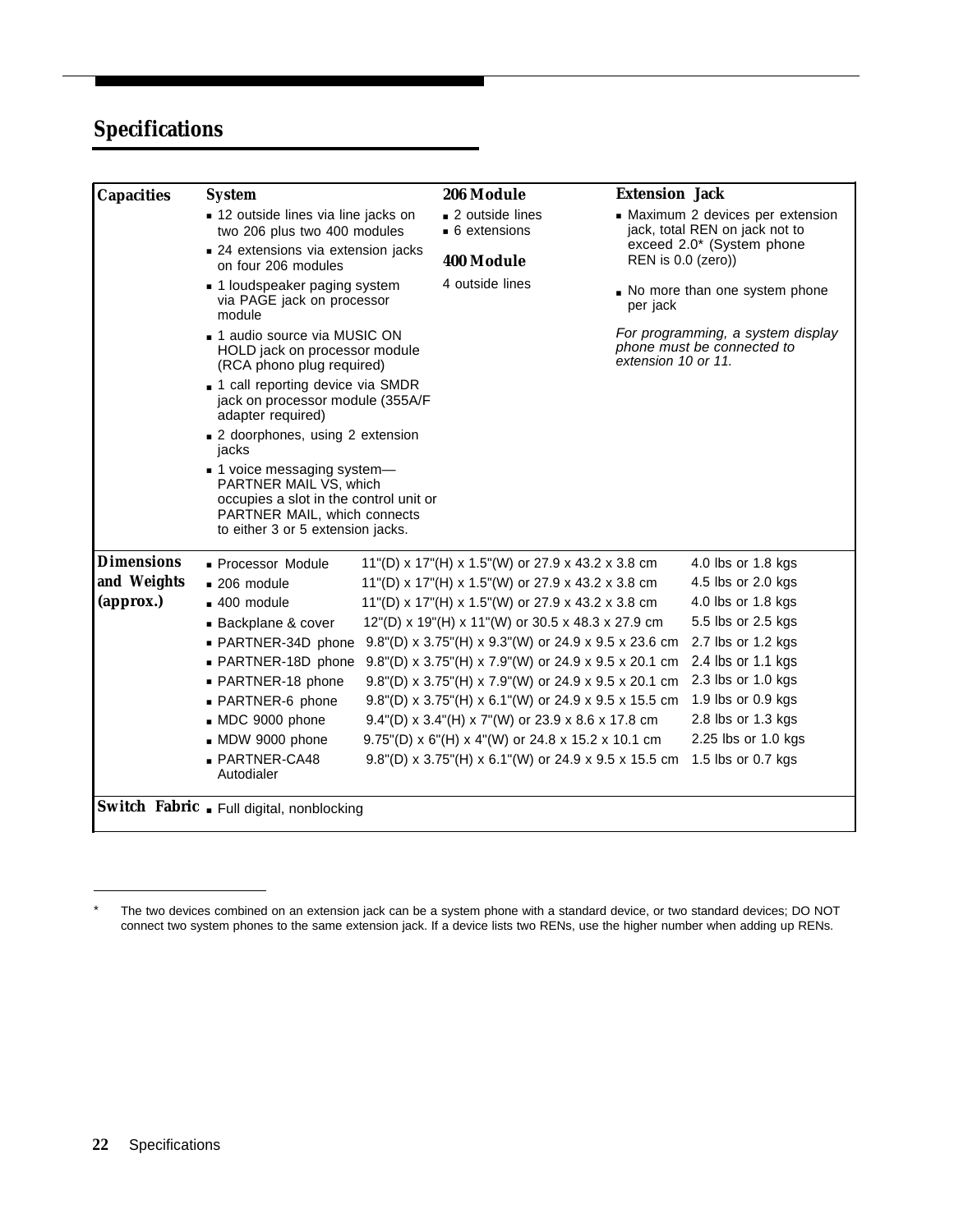<span id="page-26-0"></span>

| <b>Electrical</b><br><b>Specifications</b>                   | • 10 Watts (35 BTUs/hour) per 400 module, normal and maximum power consumption<br>• 65 Watts (225 BTUs/hour) per 206 module during normal operation<br>- 100 Watts (350 BTUs/hour) per 206 module during maximum power consumption<br>- U.S., Canada, and other 110V countries: 4 Amps maximum current at full system capacity<br>(processor module and four 206 modules)<br>Countries using 220V: 2.2 Amps maximum current (processor module and four 206 modules)<br>- 4-day memory backup (96 hours)                                                                                                                                                                                  |
|--------------------------------------------------------------|------------------------------------------------------------------------------------------------------------------------------------------------------------------------------------------------------------------------------------------------------------------------------------------------------------------------------------------------------------------------------------------------------------------------------------------------------------------------------------------------------------------------------------------------------------------------------------------------------------------------------------------------------------------------------------------|
|                                                              | Processor Module . 68000 microprocessor, 128Kbytes RAM, 512Kbytes ROM                                                                                                                                                                                                                                                                                                                                                                                                                                                                                                                                                                                                                    |
| <b>Specifications</b>                                        |                                                                                                                                                                                                                                                                                                                                                                                                                                                                                                                                                                                                                                                                                          |
| <b>Extension Jack</b>                                        | Ringing voltage: +5VDC, -140 VDC peak to peak; trapezoidal wave shaping                                                                                                                                                                                                                                                                                                                                                                                                                                                                                                                                                                                                                  |
| <b>Specifications</b>                                        | 35- to 38-Volt talk battery                                                                                                                                                                                                                                                                                                                                                                                                                                                                                                                                                                                                                                                              |
|                                                              | Ringing frequency: 20 Hz                                                                                                                                                                                                                                                                                                                                                                                                                                                                                                                                                                                                                                                                 |
| <b>PAGE Jack</b>                                             | Draws current on inner wire pair                                                                                                                                                                                                                                                                                                                                                                                                                                                                                                                                                                                                                                                         |
| <b>Specifications</b>                                        | - Provides contact closure on outer wire pair                                                                                                                                                                                                                                                                                                                                                                                                                                                                                                                                                                                                                                            |
|                                                              | ■ 600 Ohm impedance                                                                                                                                                                                                                                                                                                                                                                                                                                                                                                                                                                                                                                                                      |
| <b>SMDR Output</b>                                           | $-1200$ baud                                                                                                                                                                                                                                                                                                                                                                                                                                                                                                                                                                                                                                                                             |
| Format                                                       | $\blacksquare$ No parity                                                                                                                                                                                                                                                                                                                                                                                                                                                                                                                                                                                                                                                                 |
|                                                              | ■ 8 data bits                                                                                                                                                                                                                                                                                                                                                                                                                                                                                                                                                                                                                                                                            |
|                                                              | ■ 2 stop bits                                                                                                                                                                                                                                                                                                                                                                                                                                                                                                                                                                                                                                                                            |
|                                                              | - XON/XOFF protocol                                                                                                                                                                                                                                                                                                                                                                                                                                                                                                                                                                                                                                                                      |
|                                                              | Carriage return                                                                                                                                                                                                                                                                                                                                                                                                                                                                                                                                                                                                                                                                          |
|                                                              | • Line feeds                                                                                                                                                                                                                                                                                                                                                                                                                                                                                                                                                                                                                                                                             |
| <b>Environmental</b><br>Requirements-<br><b>Control Unit</b> | • Mount on a wall at least 2 feet (0.6 meters) from the floor (wall mounting required)<br>- Locate within 5 feet (1.5 meters) of the network interface jacks and a properly grounded<br>electrical outlet not controlled by a switch, using supplied 7-foot (2.1-meter) cords<br>• For proper ventilation and easy replacement of modules, provide at least 6" (15.2cm) clearance<br>at the top and sides and 2 feet (0.6 meters) at the front and bottom of the control unit.<br>• Operating temperature 32° to +104°F (0° to +40°C), not in direct sunlight<br>- Humidity 15%-90%, noncondensing<br>- Locate in an area free of excess moisture, corrosive gases, dust, and chemicals. |
| <b>Electrical</b>                                            | U.S. and Canada: 90-130 VAC, 50-60 Hz, 3-prong outlet separate ground, separately fused at                                                                                                                                                                                                                                                                                                                                                                                                                                                                                                                                                                                               |
| <b>Requirements</b>                                          | 15 Amps                                                                                                                                                                                                                                                                                                                                                                                                                                                                                                                                                                                                                                                                                  |
|                                                              | Other countries: 90-264 VAC, fused at 10 Amps                                                                                                                                                                                                                                                                                                                                                                                                                                                                                                                                                                                                                                            |
|                                                              | • Outlet must not be controlled by an on/off switch                                                                                                                                                                                                                                                                                                                                                                                                                                                                                                                                                                                                                                      |
|                                                              | Grounding to comply with Underwriters Laboratories (UL) 1459:                                                                                                                                                                                                                                                                                                                                                                                                                                                                                                                                                                                                                            |
|                                                              | A. An insulated grounding conductor that is not smaller in size and equivalent in insulation<br>material and thickness to the grounded and ungrounded branch circuit supply conductors,<br>except that it is green with or without one or more yellow stripes, is to be installed as part of the<br>circuit that supplies the product or system.                                                                                                                                                                                                                                                                                                                                         |
|                                                              | B. The grounding conductor mentioned in item A is to be connected to ground at the service<br>equipment.                                                                                                                                                                                                                                                                                                                                                                                                                                                                                                                                                                                 |
|                                                              | C. The attachment-plug receptacles in the vicinity of the product or system are all to be of a<br>grounding type, and the grounding conductors serving these receptacles are to be connected<br>to earth ground at the service equipment.                                                                                                                                                                                                                                                                                                                                                                                                                                                |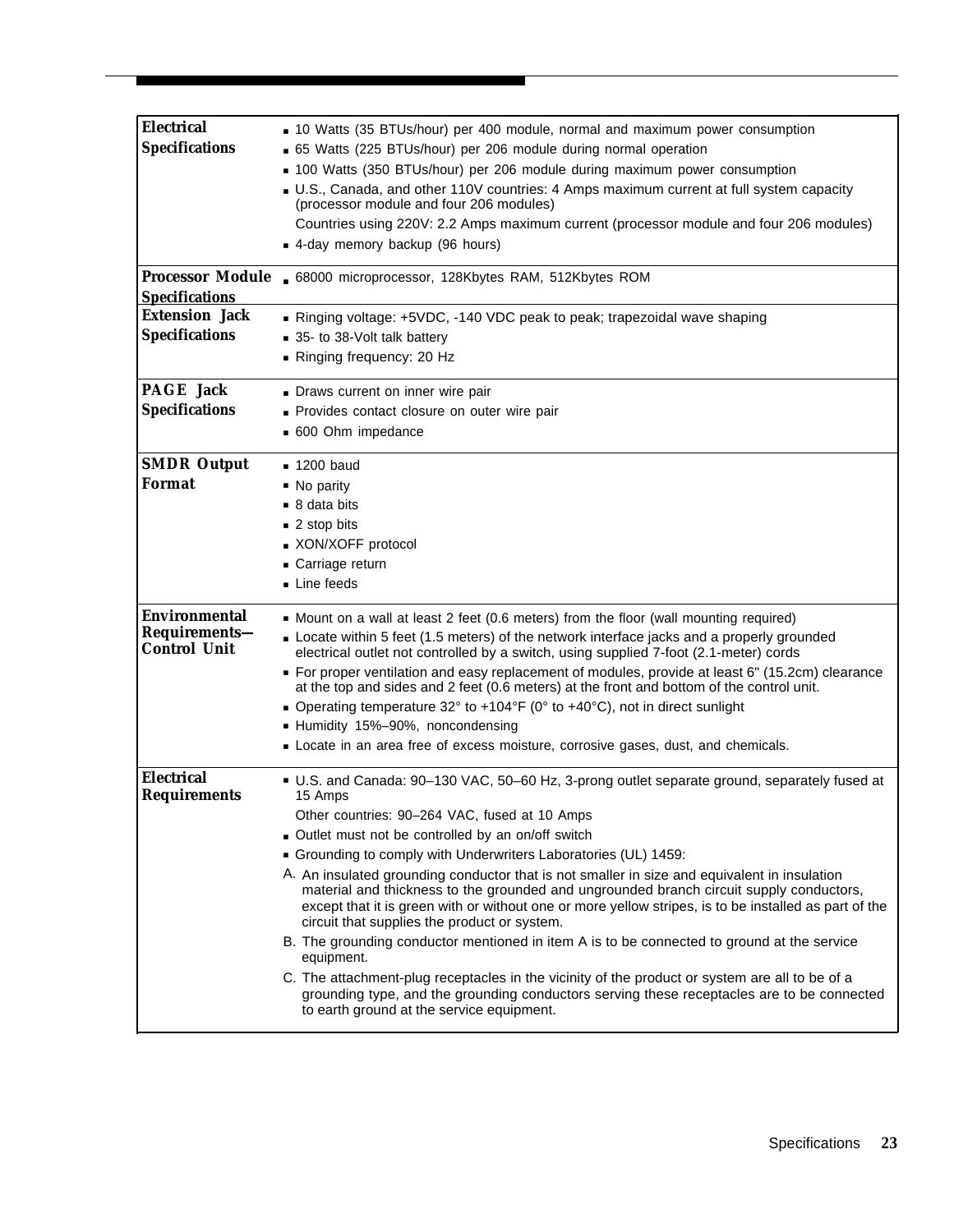<span id="page-27-0"></span>

| <b>Requirements for</b><br><b>Out-of-Building</b><br><b>Extensions</b>                    | Installation of a telephone or other standard (tip/ring) device in another building requires the<br>following In-Range Out-of-Building (IROB) protectors to protect the control unit and device from<br>electrical surges:<br>• System phone: two Lucent Technologies IROB protectors<br>• Standard device: one Lucent Technologies IROB protector plus one carbon block protector                                                                                                                                                                              |                                                                                                                                                                                 |  |  |  |
|-------------------------------------------------------------------------------------------|-----------------------------------------------------------------------------------------------------------------------------------------------------------------------------------------------------------------------------------------------------------------------------------------------------------------------------------------------------------------------------------------------------------------------------------------------------------------------------------------------------------------------------------------------------------------|---------------------------------------------------------------------------------------------------------------------------------------------------------------------------------|--|--|--|
| <b>Wiring</b>                                                                             | System phones: Lucent Technologies SYSTIMAX® Bulk Nonplenum (DIW) cable, Lucent<br>Technologies SYSTIMAX Bulk Plenum (HALAR/HALAR) cable, or at least 2-pair (4-wire) star<br>("home run" not "loop")<br>- Other standard telecommunications equipment (single-line phones, fax machines, answering<br>machines, etc.): 1-pair (2-wire) mounting cords (Lucent Technologies D2R mounting cords<br>recommended)<br>Bridging adapter: Lucent Technologies 267F2<br>Range: 1,000 feet (305 meters) for system phones; 3,000 feet (915 meters) for standard devices |                                                                                                                                                                                 |  |  |  |
| <b>Safety</b><br><b>Requirements</b>                                                      | $\blacksquare$ U.S.: Meets UL 1459 Issue 2<br>Canada: Meets CSA C22.2. 225<br>• All other countries: Meets IEC950 Second Edition and EN60950 Second Edition                                                                                                                                                                                                                                                                                                                                                                                                     |                                                                                                                                                                                 |  |  |  |
| <b>Government</b><br>Approvals and<br><b>Local Phone</b><br>Company<br><b>Information</b> | $\blacksquare$ U.S.:                                                                                                                                                                                                                                                                                                                                                                                                                                                                                                                                            | FCC Part 68<br>FCC registration number (U.S.): AS5 USA-61630-KF-E<br>FCC Part 15 Class A<br>REN (outside line jack): 0.9A per line jack<br>Jack type: RJ11C<br>Loop start lines |  |  |  |
|                                                                                           | $\_$ Canada:                                                                                                                                                                                                                                                                                                                                                                                                                                                                                                                                                    | IC CP01. Issue 7<br>IC registration number (Canada): 230 3756A<br>IC CS03, Issues 6 & 7<br>Load Number = $7$<br>Loop start lines                                                |  |  |  |